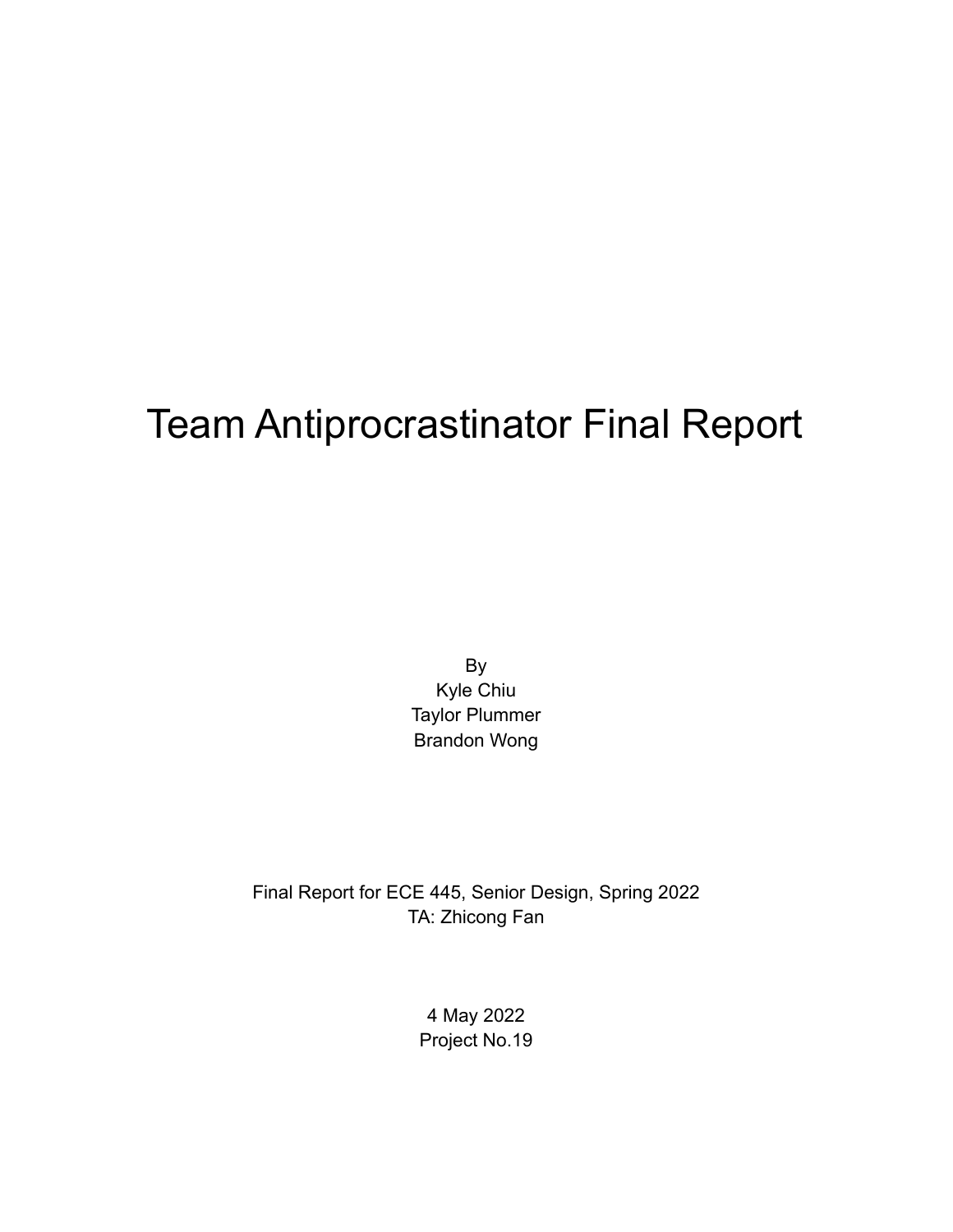# Abstract

The Antiprocrastinator is a device that is able to connect to a computer via bluetooth and detect websites and applications that are running on it. Users can choose certain websites/applications to be blacklisted. Should any of these blacklisted items be run and detected, the device will emit an annoying buzzing sound to deter users from staying on those sites. Similarly, should the user try to leave the computer, the device will also be able to detect that, and will emit the noise as well in that circumstance. This buzzing noise will continue, if the behavior persists, until 3 minutes have passed, where it will wait another 3 minutes before buzzing again in order to conserve power and sanity. This interval pattern will proceed until the undesired behavior ceases.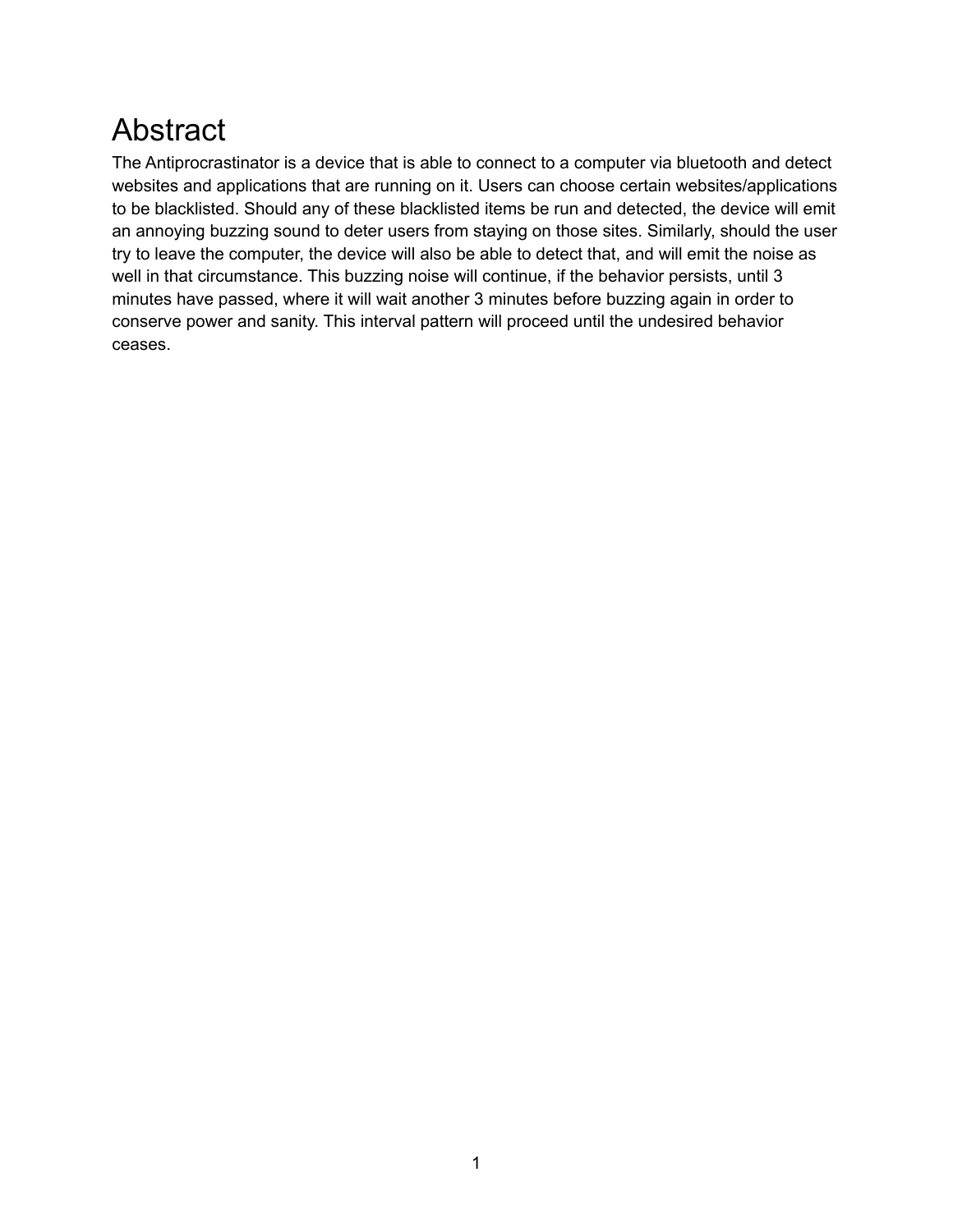## **Table of Contents**

| 1 Introduction                                        | $\mathbf{3}$     |
|-------------------------------------------------------|------------------|
| Problem                                               | 3                |
| Solution                                              | 3                |
| <b>High-Level Requirements</b>                        | 4                |
| 2 Design                                              | 5                |
| 2.1 Design Procedure                                  | 5                |
| 2.2 Design Details                                    | 6                |
| 2.1 Power Subsystem                                   | 9                |
| 2.2 Control Subsystem                                 | $\boldsymbol{9}$ |
| 2.3 Output Subsystem                                  | 10               |
| 2.4 User Interface Subsystem                          | 10               |
| <b>3 Design Verification</b>                          | 11               |
| 3.1 Power Subsystem                                   | 11               |
| 3.2 Control Subsystem                                 | 11               |
| 3.3 Output Subsystem                                  | 12               |
| 3.4 User Interface Subsystem                          | 13               |
| 4 Costs                                               | 15               |
| 4.1 Parts                                             | 15               |
| 4.2 Labor                                             | 16               |
| 4.3 Grand Total                                       | 17               |
| 4.4 Schedule                                          | 17               |
| Week 1                                                | 17               |
| Week 2                                                | 17               |
| Week 3                                                | 17<br>17         |
| Week 4<br>Week 5                                      | 17               |
| Week 6                                                | 17               |
| Week 7                                                | 18               |
| Week 8                                                | 18               |
| <b>5 Conclusion</b>                                   | 19               |
| 5.1 Accomplishments                                   | 19               |
| 5.2 Uncertainties                                     | 19               |
| 5.3 Ethical Considerations                            | 19               |
| 5.4 Future Work                                       | 20               |
| <b>References</b>                                     | 21               |
|                                                       |                  |
| <b>Appendix A Requirement and Verification Tables</b> | 23               |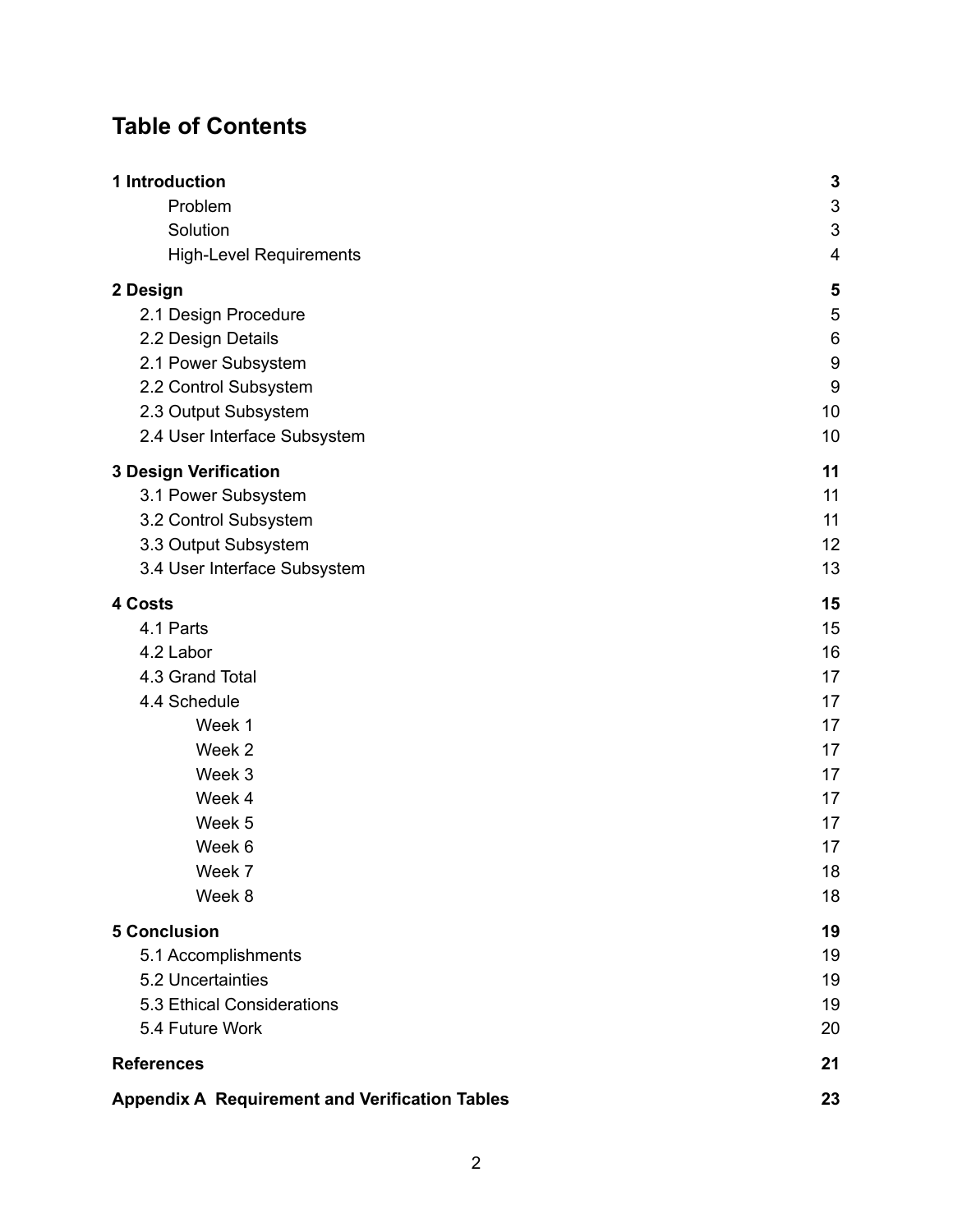# <span id="page-3-0"></span>1 Introduction

### <span id="page-3-1"></span>Problem

Procrastination has been a huge hurdle in the lives of many students and workers. While some people have the self-discipline to get work done, many people like our group aren't great at staying focused. Some of our members have participated in procrastination and have also had firsthand experience of the consequences of procrastination (e.g. all-nighters, lower grades). Many procrastinators like ourselves push school and work to the side and instead pursue various forms of entertainment, such as computer games or internet videos, in order to avoid doing work. This forces procrastinators to put off their assignments until the deadline, to which they are forced to cram a few days' worth of work into a few hours, which consequently means that the procrastinator will be physically and mentally exhausted, and the work completed will be of mediocre quality at best.

### <span id="page-3-2"></span>**Solution**

The solution is to make procrastinating harder. Specifically, we will be hindering the access of any websites or computer programs that the user has blacklisted. There are browser extensions that can block websites, but those just leave the user waiting in anticipation until their websites are unblocked when the timer ends. Our goal is to use a wireless, battery-powered desk device with an integrated buzzer that, upon receiving a signal from the computer that the user is using blacklisted sites/programs, continuously plays an annoying sound until said sites/programs are closed. This desk device consists of a few components in order for it to work:

- Computer software that detects what programs are being run and what websites are currently open
- A Bluetooth module that will receive signals from the user's computer
- A sound-emitting device (i.e. a piezo buzzer)
- A small microcontroller that handles the signals from the Bluetooth module
- Power circuit for handling the different voltages and charging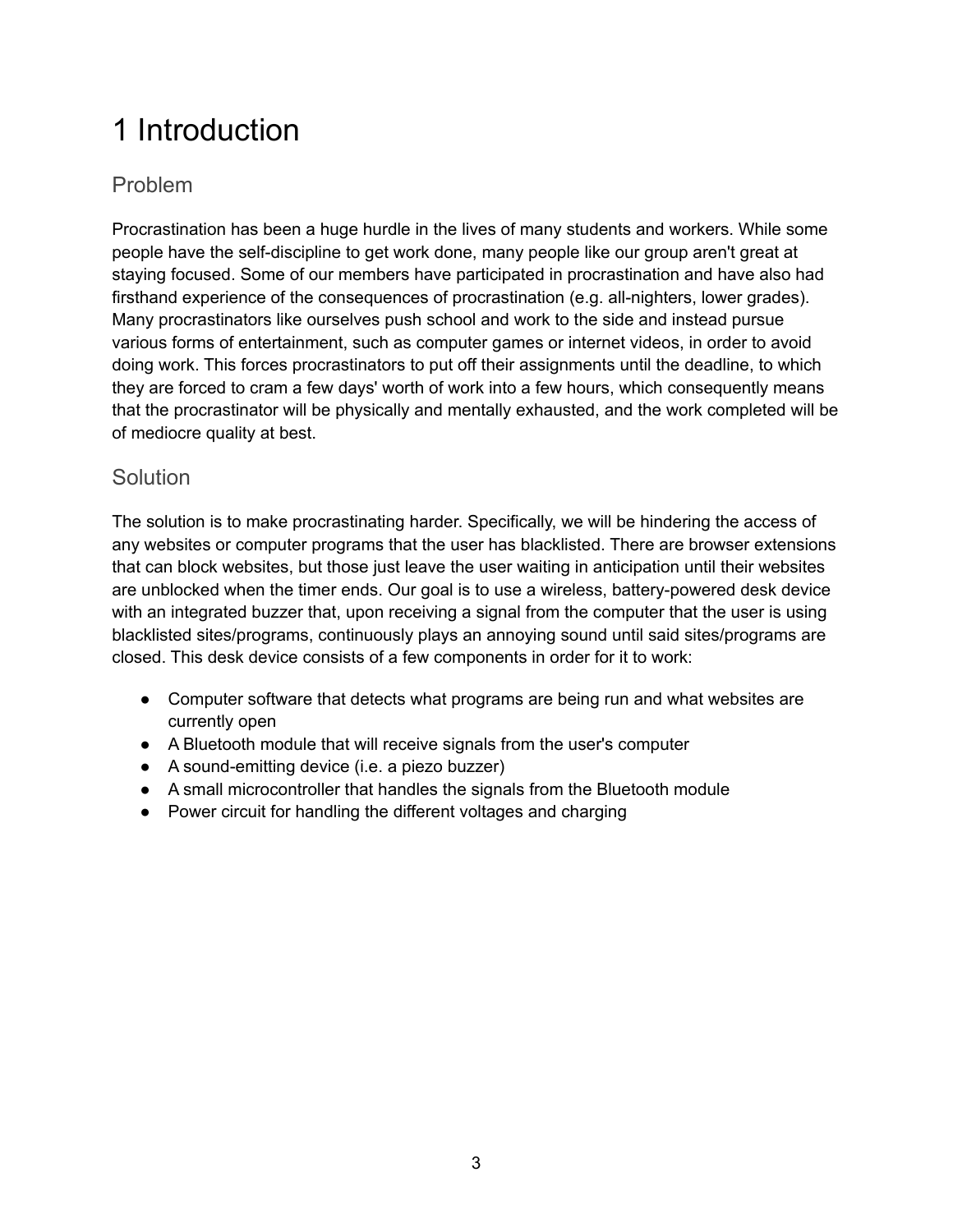### **Visual Aid**





<span id="page-4-0"></span>High-Level Requirements

- The device must be able to connect to the user's computer over bluetooth.
- The device must be able to detect the presence of the user sitting in a chair close to the desk.
- The device must be able to emit a noticeable noise (40-65 decibels) to deter the users behavior when banned apps/websites are open or if the user leaves the desk for too long.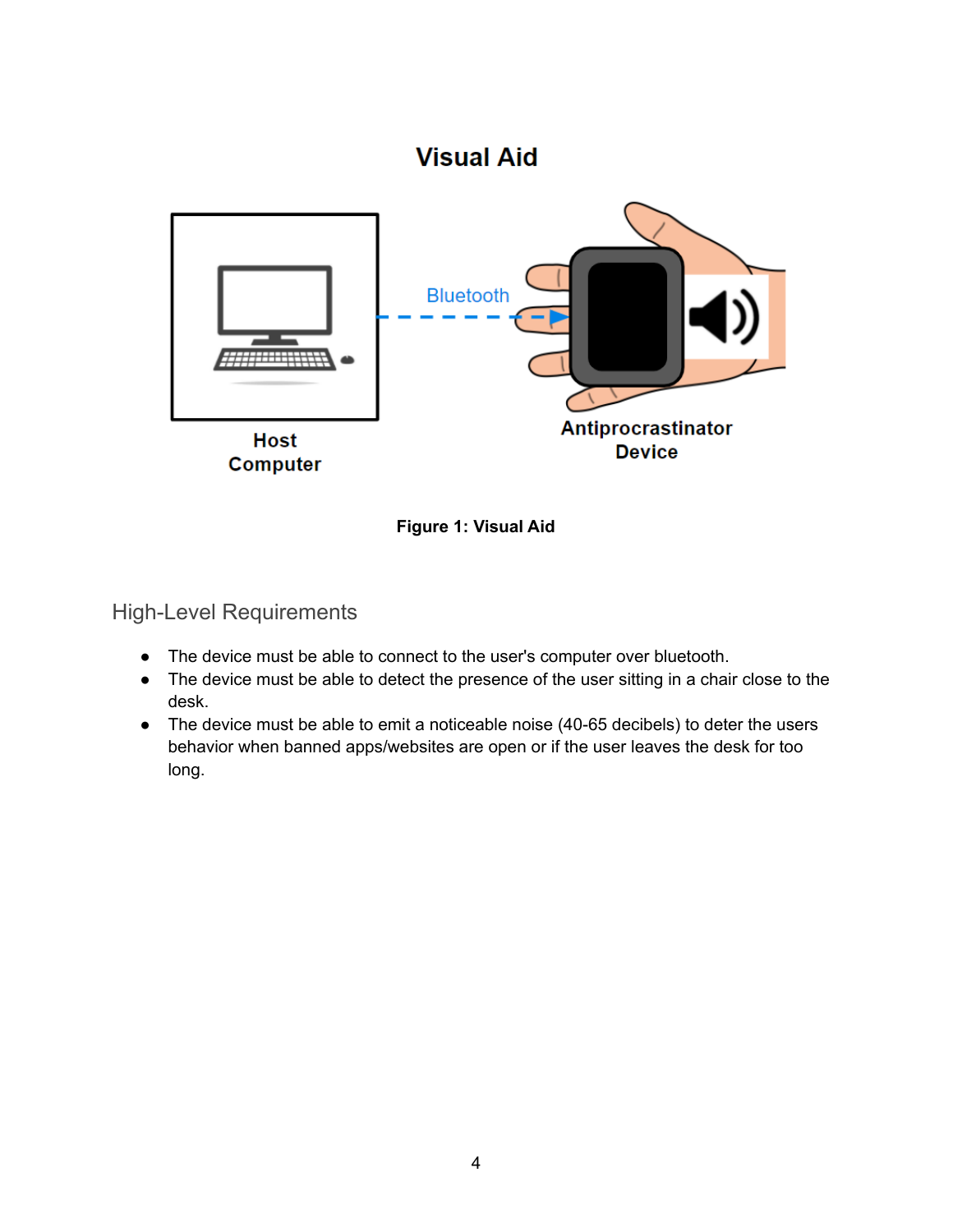# <span id="page-5-0"></span>2 Design

### <span id="page-5-1"></span>2.1 Design Procedure

Based on our final idea of the antiprocrastinator desk device, we knew that we needed BlueTooth connectivity, a microcontroller, a buzzer/speaker to emit noise, a charging circuit to handle LiPo charging, and an IR sensor.

For BlueTooth, originally a TA informed us that while we could go with an ESP32, it is a bit overkill for our project. So we took some time exploring other options, mainly QFP BlueTooth chips that we could integrate into our device. But that proved to be extremely complex, since that required difficult soldering only possible with solder paste and a reflow oven, as well as a lot of other components like antennas that would have made the PCB design a lot more complicated. So we ended up going with the ESP32 in order to avoid all of these things. Since the ESP32 has an onboard microcontroller, that took care of that part as well. The ESP32 needs 3.3v, so we just took a 3.3v voltage regulator and regulated the battery voltage to 3.3v for the ESP32.

The buzzer/speaker was simple. While a speaker is more versatile and can play more sounds, it isn't the best when it comes to playing a tone, and since we only needed the device to be annoying and play a tone, the speaker was unnecessary, so we went with the buzzer which was great for playing tones which we can generate from the ESP32.

For the charging circuit, we knew that we could find an IC that could take care of charging our 3.7v LiPo battery for us. We settled on the MCP73831T-2ACI/OT since it was available at the time and the circuit diagram in the datasheet was fairly simple and straightforward to implement onto a PCB. The charging circuit can be seen in Figure 5.

For the IR sensor, it actually needs 5v to run, so we needed to supply it with 5 volts. After some research, we discovered that we could boost the battery voltage to 5v using a step up boost converter IC, and so we went with the UM3429S IC since it had adjustable output voltage simply by using 2 resistors and the rest of the circuit in the datasheet was pretty straightforward, so it would also be easy to implement onto our PCB. The boost converter circuit can be seen in Figure 5.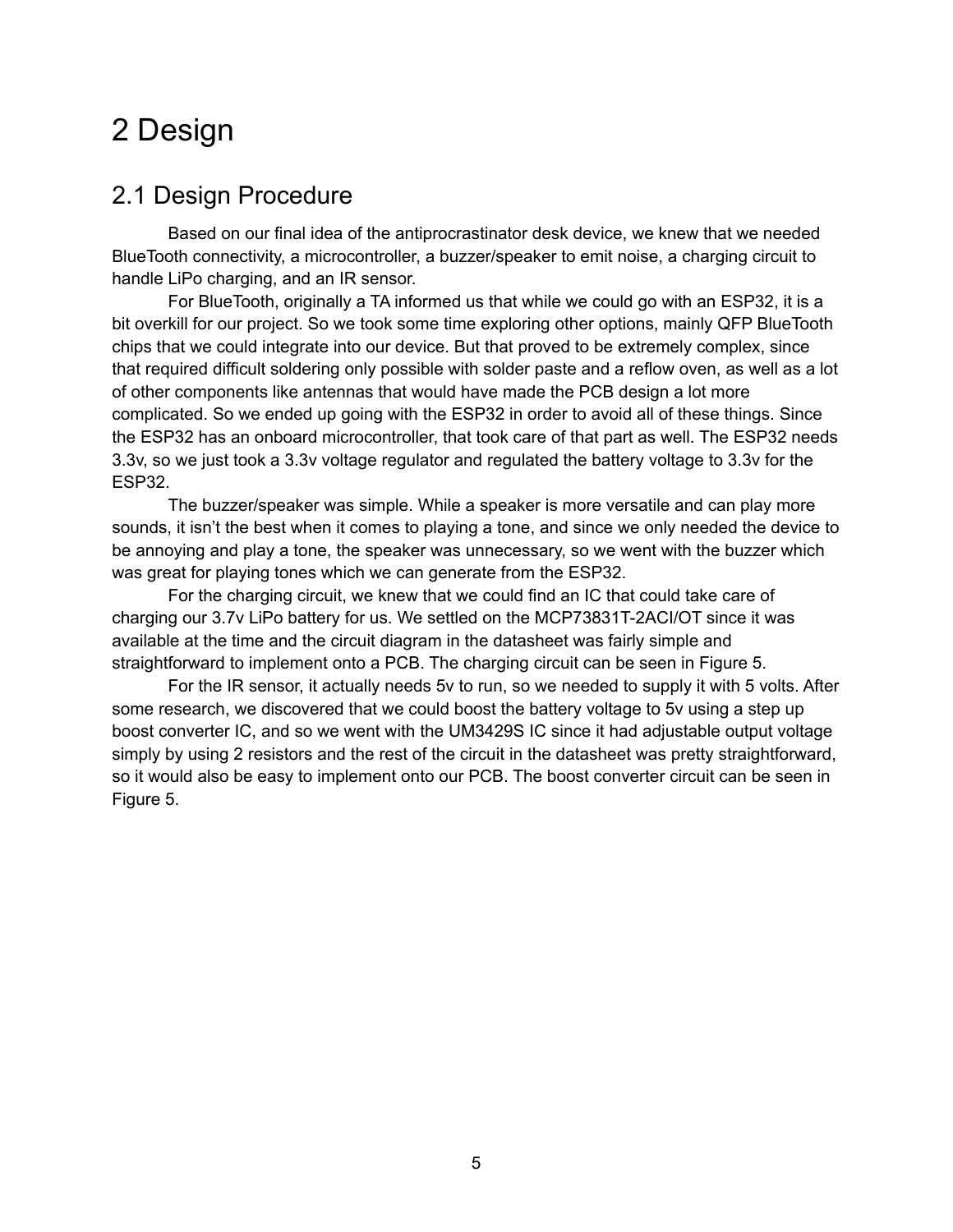### <span id="page-6-0"></span>2.2 Design Details

For the Power Subsystem, we knew that we will be using a 3.7v LiPo battery, but we needed 3.3v for the ESP32 and 5v for the IR sensor, and a charging circuit to handle charging. As previously mentioned, rather than trying to design a charging or boost circuit by ourselves, it would be in everyone's best interest to just use a premade IC designed by professionals. So for those circuits, we went off of the recommended implementation in the datasheets of the ICs. And for 3.3v, we just used a standard heatsink through-hole 3.3v voltage regulator to convert our battery voltage to 3.3v.

For the Control Subsystem, we knew that we had to connect the IR sensor, the piezo buzzer, and BlueTooth the ESP32, so we connected those pins to the ESP32's GPIO pins. We knew that the IR sensor and the piezo buzzer both needed analog inputs/outputs, so we had to make sure that the GPIO pins we were using supported analog I/O. But otherwise there wasn't much else to connect the ESP32 to.

For the Output Subsystem, it just consists of the piezo buzzer connected to the ESP32's analog output so it really just plays whatever sound wave that comes out of the analog output of the ESP32.

Lastly, for the User Interface Subsystem, we knew that we needed to detect the current active tab as well as any running applications. We decided that the best way to detect tabs was to use a Chrome extension which would have direct access to what tabs are running. But for applications, browser extensions don't have access to the list of running applications, so we need a desktop application running in addition to browser extension. In order to get browser data to the desktop application, we decided that the best way to connect the two would be to also run a Express.js server in the background. This way the browser extension could ping the backend server and the desktop application could read from the backend server.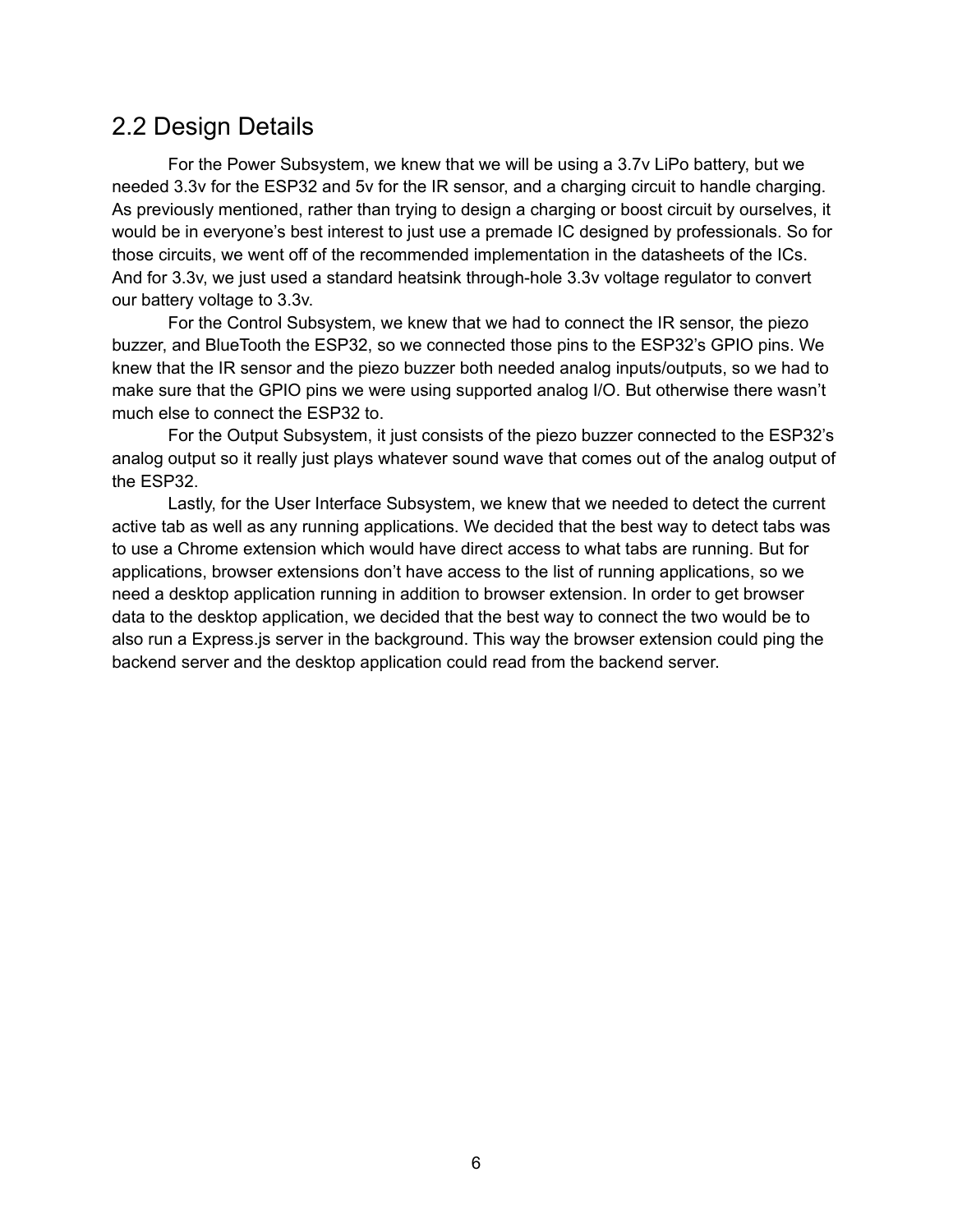







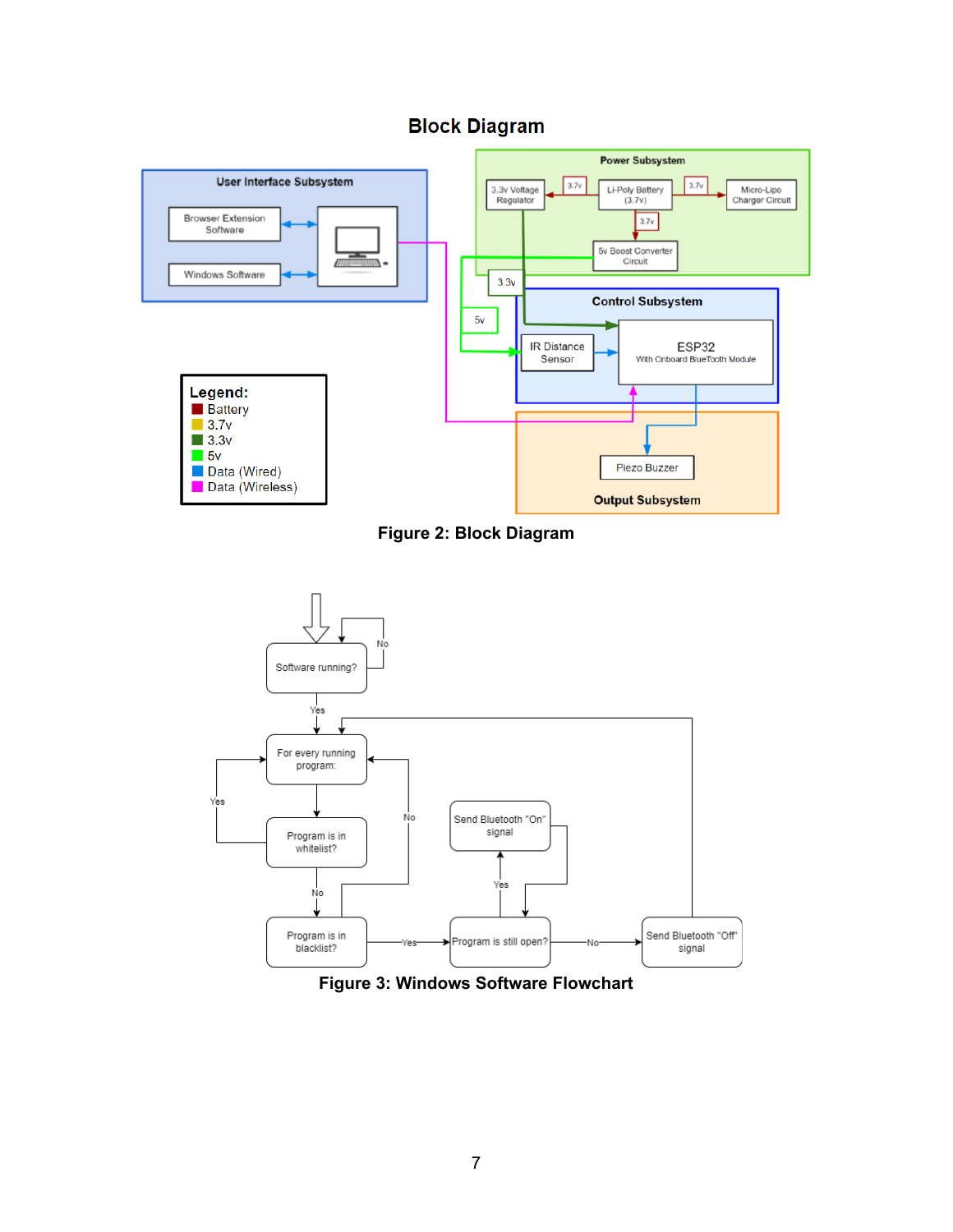

**Figure 4: ESP32 Arduino Flowchart**



**Figure 5: Circuit Schematic**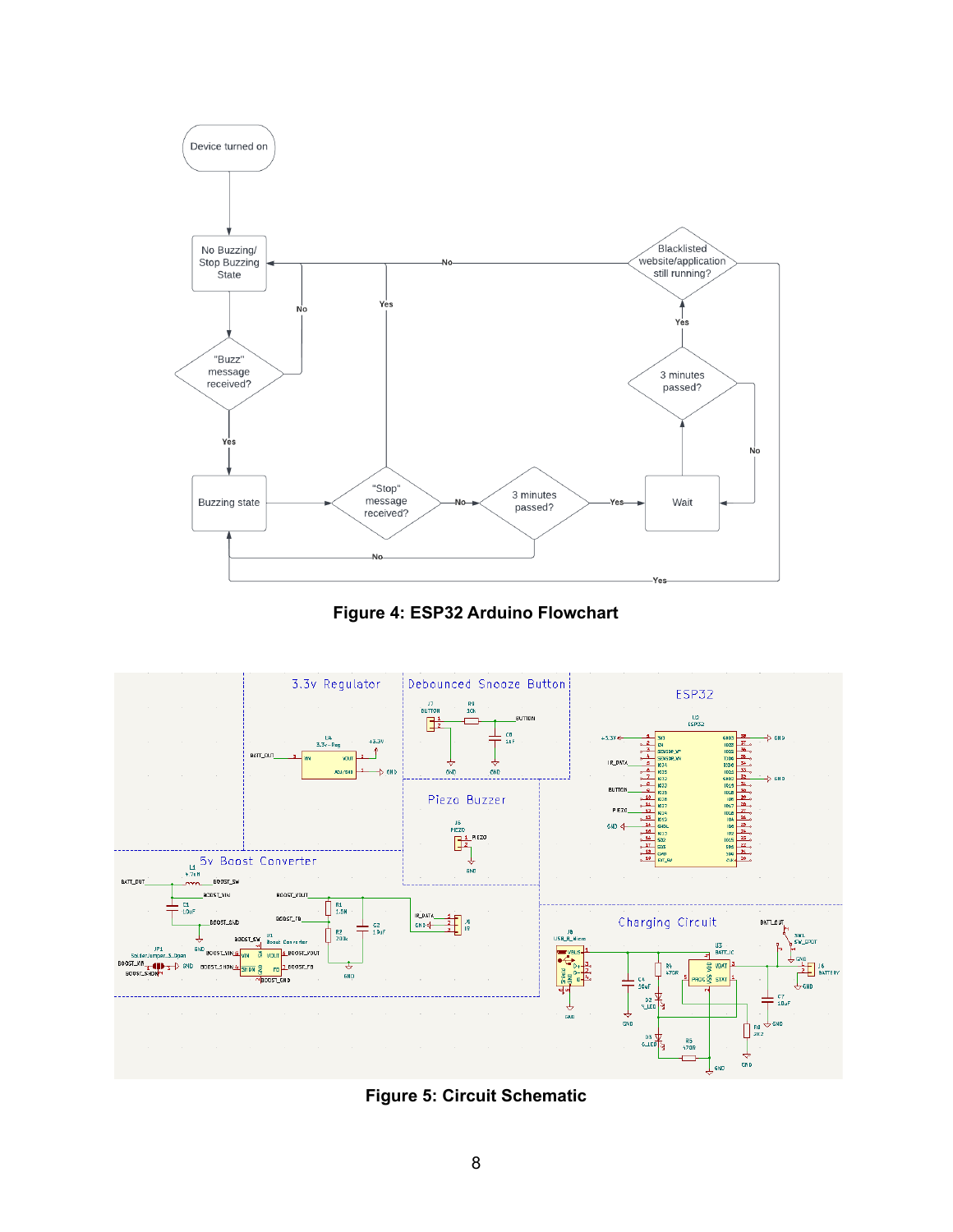### <span id="page-9-0"></span>2.1 Power Subsystem

The Power Subsystem provides all of the power for all of the components in our device. Using the 3.7v battery, the 3.3v voltage regulator, the 5v boost converter circuit, and the LiPo charging circuit, the Power Subsystem is able to provide all of the necessary voltages that the various components in our device use as well as a way to charge the battery. The Power Subsystem connects to the Control Subsystem by providing 3.3v to the ESP32 and 5v to the IR sensor. To simulate our power systems battery lifetime we were able to estimate this using the equation for total battery life

Battery life (h) = Capacity(mWh) / (I(Ah) \* Vcc(V))  $[22]$ 

we could gather expected current loads of the parts we planned on using to determine how long the battery should last. Through a combination of datasheets and testing, we expected the current draw from each component to be - ESP32 (20mA @ 3.3V), PIR sensor (20mA @ 5V), and the buzzer (8mA @ 3.3V). The numbers for the regulator and converter are (3.7 Vin, 3.3 Vout, and 20mA) for the regulator and (87% efficiency, 5 Vout, 20mA) for the boost converter. Using these numbers we can determine the power draw of each component including the 5v boost converter and 3.3V regulator.

| Power (mW) = $I(mA) * V(V)$                                          | [23] |
|----------------------------------------------------------------------|------|
| Regulator Power (mW) = $[V_{in} - V_{out}](V)$ * I(mA)               | [24] |
| Converter Power (mW) = $(1-(\eta)(efficiency)) * V_{out}(V) * I(mA)$ | [25] |

Using the above equations we can find the power draw of each component - ESP32 66mW, PIR sensor 100mW, buzzer 26mW, regulator 8mW, and converter 13. This brings our total power draw to be 213 mW per hour and the total battery power is 1295mW. This brings us to 1295/213 hours, or 6.08 hours of life in the device. This was a calculation that was determining the worst case scenario given the high current draws of the IR sensor and ESP32.

## <span id="page-9-1"></span>2.2 Control Subsystem

The Control Subsystem receives any Bluetooth data coming from the host computer so it knows what to tell the ESP32 (e.g. to turn the piezo buzzer on/off). The ESP32's onboard Bluetooth module gets the Bluetooth data, and then relays it to the ESP32. The Control Subsystem connects to the Output Subsystem by the ESP32 generating a 1000 Hz square wave, which is sent to the piezo buzzer in the Output Subsystem. In order to preserve power, the device will be programmed to check for blacklisted websites/programs every 5 seconds and send the square wave if it detects a blacklisted item. It will send this wave while the website/program stays open until 3 minutes have passed, where it will stop and wait for another 3 minutes before sending the signal again for another 3 minutes if the website/program continues to stay open.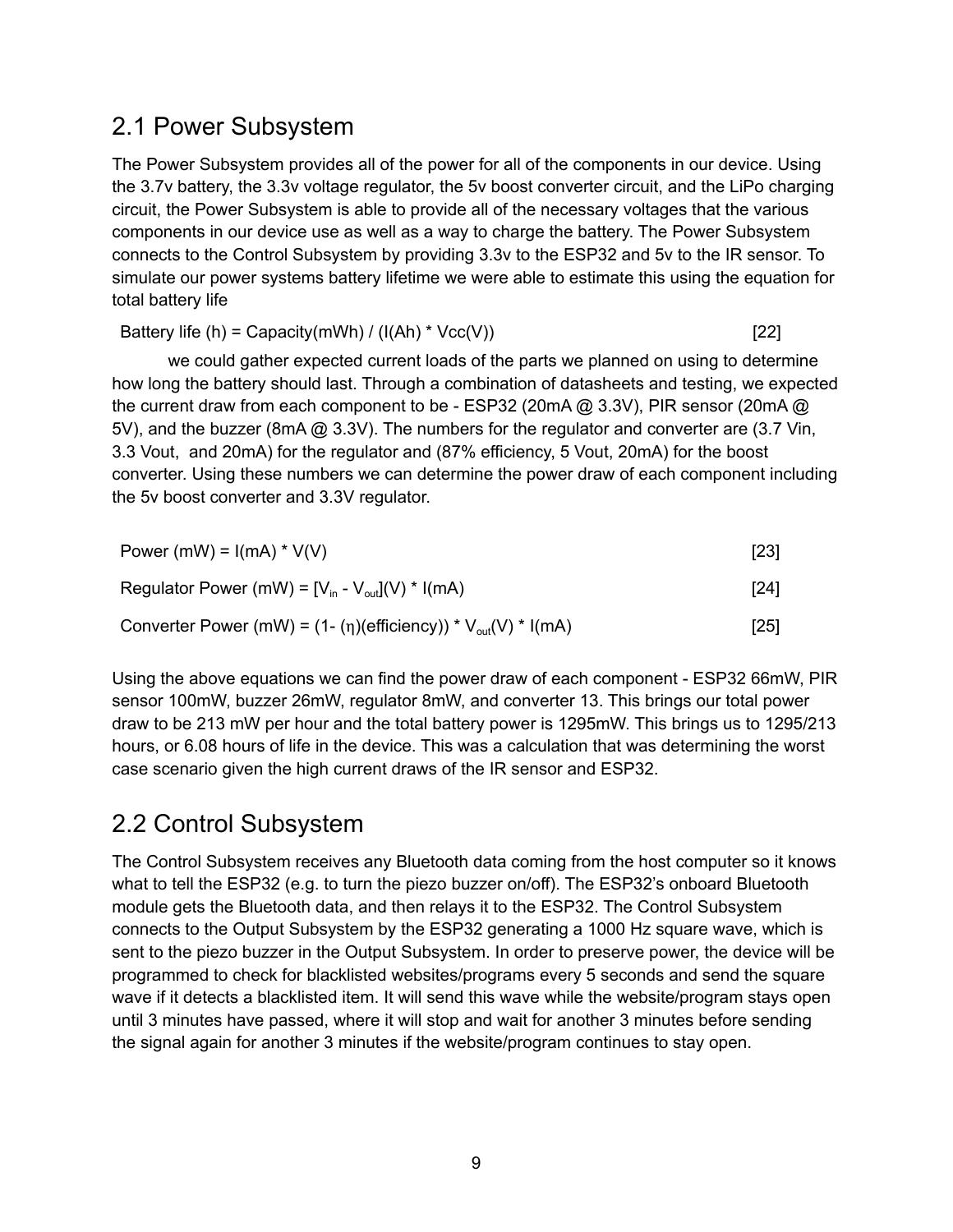### <span id="page-10-0"></span>2.3 Output Subsystem

The Output Subsystem receives waves from the ESP32 and plays it out loud via the piezo buzzer in the Output Subsystem. The Output Subsystem's main function is to annoy the user (via the loud piezo buzzer) whenever a blacklisted website/program is opened, and it keeps playing until the blacklisted websites/programs are closed. The effectiveness of our project depends on the Output Subsystem.

## <span id="page-10-1"></span>2.4 User Interface Subsystem

The User Interface Subsystem reads programs and websites running on the user's host computer. The user can whitelist/blacklist websites/programs via Windows software and browser extension software. The detection of blacklisted websites/programs and the user interface to add websites/programs to the blacklist/whitelist is provided by the software in the User Interface Subsystem. When the software detects a blacklisted website/program running, it sends a wireless signal via Bluetooth to the ESP32, which is how the User Interface Subsystem connects with the Control Subsystem. The User Interface Subsystem will also have a user-friendly GUI that allows the user to add and remove applications/websites to their respective whitelists/blacklists.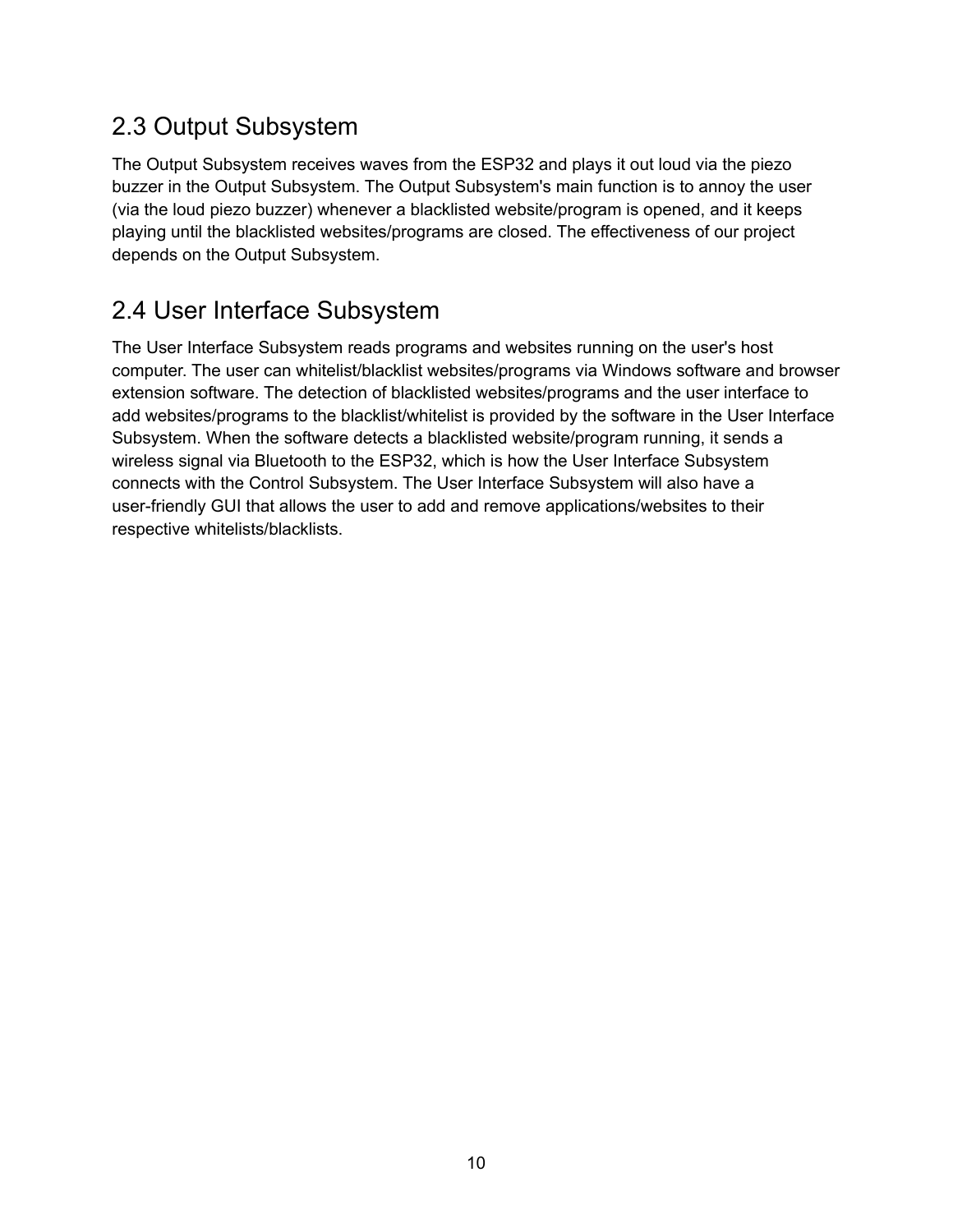# <span id="page-11-0"></span>3 Design Verification

The requirements and verification steps that were taken can be seen in the Appendix as the R/V tables for each individual subsystem. Overall we were able to verify every aspect of the design that we needed for it to function properly and maintain its core functionality, detecting when the user is procrastinating online or not at their desk and taking appropriate action in the form of buzzing loudly.

## <span id="page-11-1"></span>3.1 Power Subsystem

When thinking about the power subsystem as a black box, the requirements for the subsystem entailed our battery being able to maintain a 3.7V supply as the input of the system, the power subsystem must be able to output 3.3V to the control subsystem, the power subsystem must also be able to output 5V to the control subsystem, and the power subsystem must be able to do these functions for at least 6 hours on a fully charged battery.

As a group we were able to verify the first 3 requirements using the multimeter in the lab kit after we soldered the boards for the first time. After connecting all the components to the board we probed areas that would have the voltages we were looking for. To verify the 3.7V supply from the battery we probed the input to the 3.3V regulator and verified that we were receiving 3.7V. To verify that the voltage regulator was giving us 3.3V we probed the output of the voltage regulator as well as the 3.3V pin on the ESP32, both were verified as having 3.3V. Finally we needed to verify that the boost converter was giving us at least 5V for the IR sensor. We probed the input pin of the IR sensor and took a couple readings which gave us voltages of between 5.3 and 5.4, which is well within the tolerance of what we needed for the IR sensor to function properly.

For the final requirement we tested the battery life of the device by charging it fully, indicated by the green LED in the charging circuit, and then connecting it to the computer and going to a blacklisted application. Then the device was left running, beeping constantly, until it eventually died and we determined that the device lasted for approximately 7.5 hours. This exceeded the expected value and verified that the device would be able to last over 6 hours on a full charge.

## <span id="page-11-2"></span>3.2 Control Subsystem

The control subsystem requirements consisted mainly of being able to receive and interpret a bluetooth connection established with the host computer, being able to produce a square wave for the buzzer, and the IR sensor being able to give distinct output values for items at different distances in front of it.

The first requirement we were able to verify was when we first obtained the parts and started individually testing them. We programmed the ESP32 to just output a square wave and were able to adjust the frequency and duty cycle. We connected this with our buzzer and verified that the square wave was produced and the buzzer made a sound we were expecting. Along the same note we were able to test the IR sensors output here as well. Using the ESP32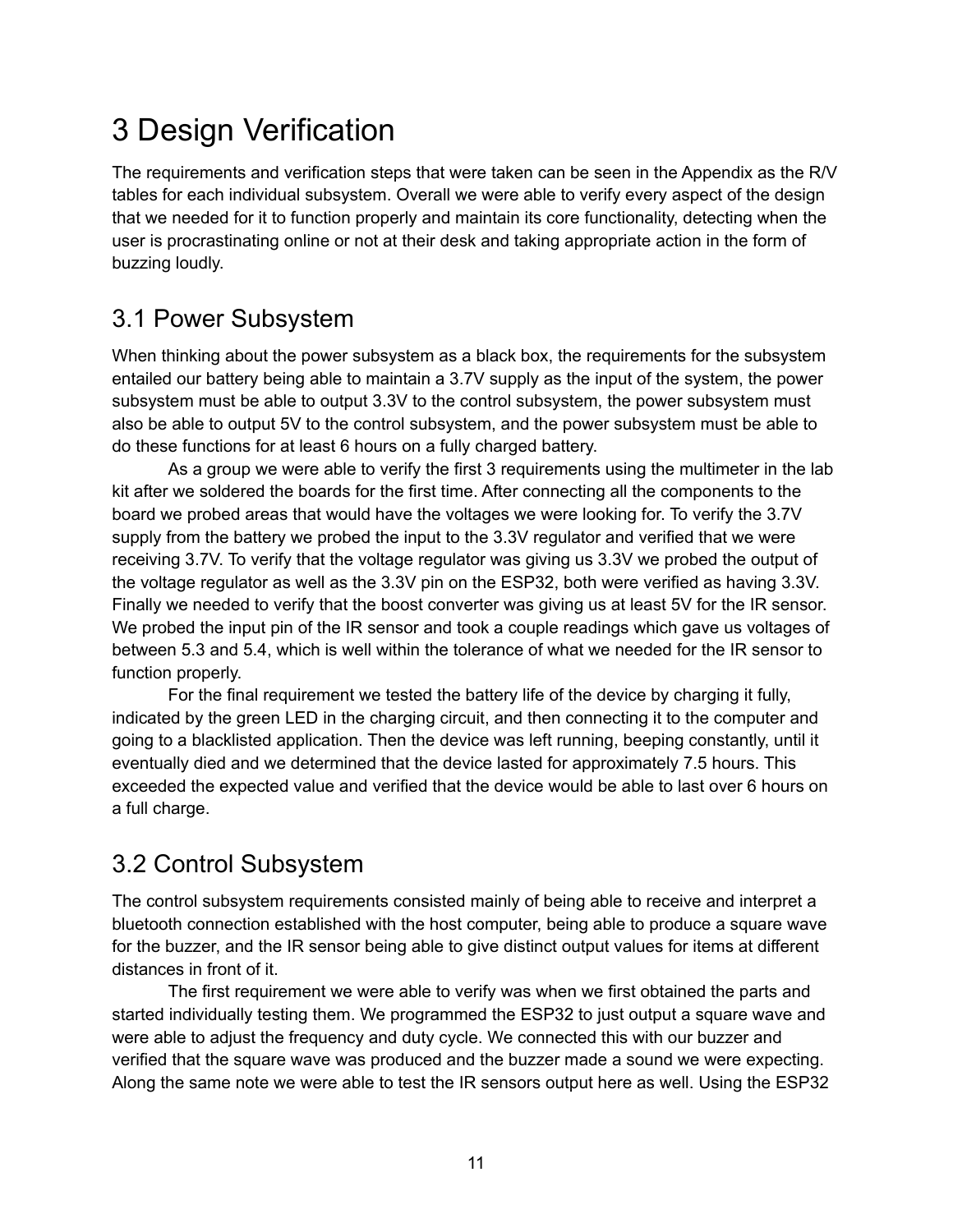we read the output of the IR sensor while sitting in front of it at varying distances and received distinctly different and fairly stable readings for each of the distances.

One of the most important parts of the project was the bluetooth connection though and we initially verified this by testing with an application called Windows Bluetooth Terminal. This application let us connect the ESP32 to the host computer and after putting code into the ESP32 that would light up an LED if a 1 was received or turn it off if a 0 was received we were able to verify that sending 1s and 0s through the bluetooth terminal would give us appropriate LED states on the board. Eventually we went on to directly connect a python script to the ESP32, but that worked in the same way and we were able to send data from the host computer to the ESP32 and it was able to interpret this data.

## <span id="page-12-0"></span>3.3 Output Subsystem

The output subsystem is fairly simple as it only consists of one part which is the piezo buzzer. The main requirements of the subsystem are that the buzzer must be able to produce a noise of between 40-60dB at around 1000 Hz by receiving a square wave from the ESP32. The wave requirement we were able to verify the same way as in the previous subsystem where we verified that the ESP32 was able to produce the wave. When we first obtained the parts we started individually testing them. We programmed the ESP32 to just output a square wave and were able to adjust the frequency and duty cycle. We connected this with our buzzer and verified that the square wave was produced and the buzzer made a sound we were expecting. The duty cycle was the "loudness" of the noise and could be tuned to get the appropriate dB of sound we needed. We used 1000Hz as the frequency for all tests and the final product. We verified that our buzzer was giving us between 40-60dB by using a smartphone app that could use the phone's microphone to give a dB reading. As seen in figure 5 we obtained a reading of around 56dB which was what we wanted.



**Figure 5: Decibel Reading**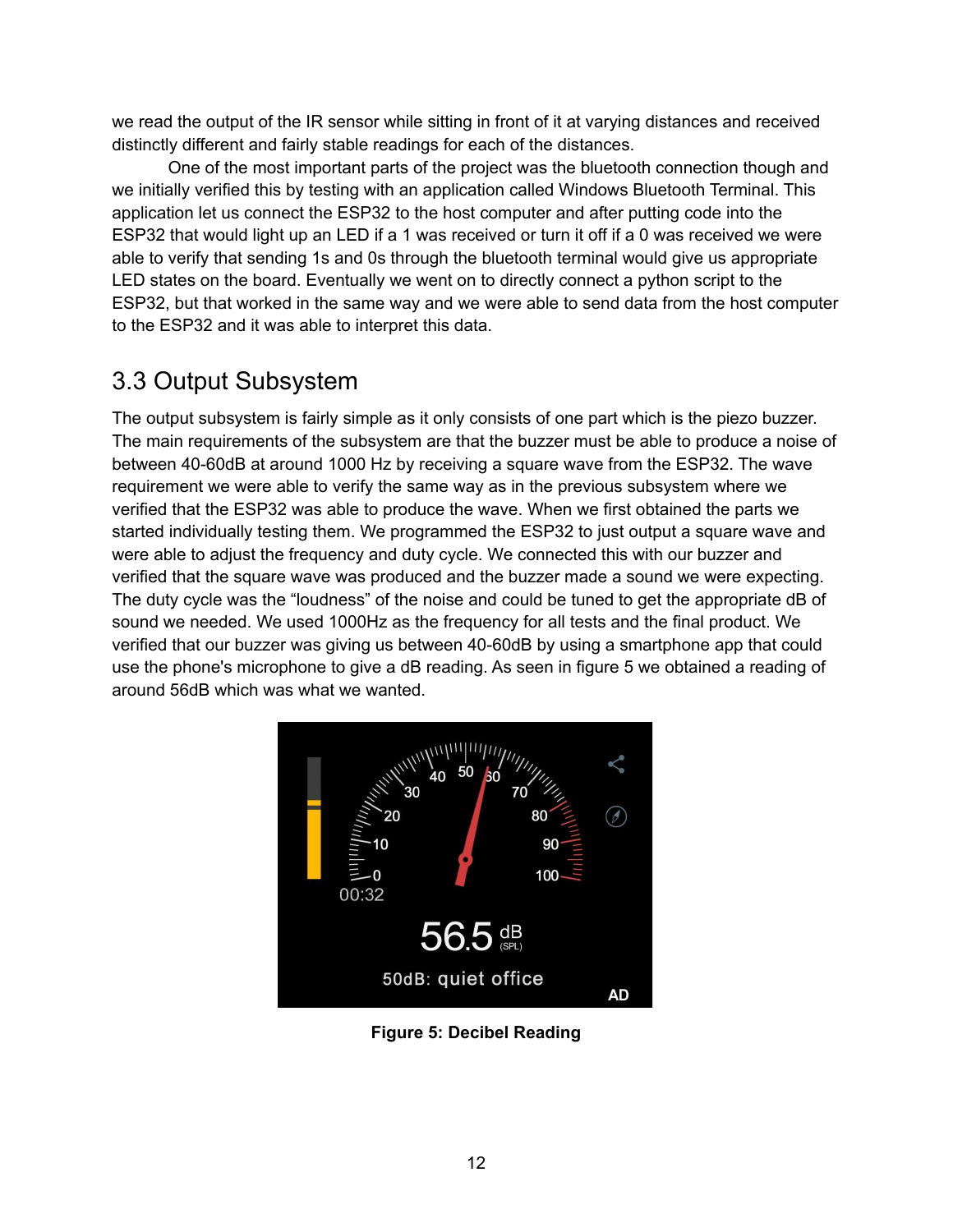### <span id="page-13-0"></span>3.4 User Interface Subsystem

The requirements that we need to satisfy for the User Interface subsystem are that the user needs to be able to edit the blacklist and whitelist for applications and websites, the software must be able to detect open applications and websites, and finally that the software must be able to communicate with the ESP32 via bluetooth.

The verification of connecting the host computer software and the ESP32 was explained in the control subsystem verifications, but to add to that we followed basic example code to be able to program the ESP32 to connect via bluetooth and verified it with the Windows Bluetooth Terminal. Figure 6 below shows the device paired with the host computer.



#### **Figure 6: Antiprocrastinator device paired with host computer**

The verification for being able to detect open applications and websites was simple after it was finished because we had logs throughout that were able to tell if anything was detected. Figure 7 is an example of the logs that we used to verify that it could correctly detect when a website or application was open that was blacklisted. Youtube is a blacklisted website and Discord is a blacklisted application. Figure 8 shows the chrome extension which is uploaded into the user's browser to enable the website detection.

|                  | Software/ApplicationDetection.py" |
|------------------|-----------------------------------|
| ALERT!!! discord |                                   |
| ALERT!!!         | discord                           |
| ALERT!!!         | discord                           |
| ALERT!!!         | discord                           |
| ALERT!!! discord |                                   |
| ALERT!!!         | discord                           |
| ALERT!!!         | discord                           |
| ALERT!!! discord |                                   |
| ALERT!!!         | https://www.youtube.com/          |
| ALERT!!! discord |                                   |
| ALERT!!!         | https://www.youtube.com/          |
| ALERT!!! discord |                                   |
| ALERT!!!         | https://www.youtube.com/          |
| ALERT!!! discord |                                   |
| ALERT!!!         | https://www.youtube.com/          |
| ALERT!!!         | discord                           |
| ALERT!!!         | https://www.youtube.com/          |
| ALERT!!!         | discord                           |
| ALERT!!!         | discord                           |
| ALERT!!!         | discord                           |
|                  |                                   |

**Figure 7: Logs showing apps or websites being detected**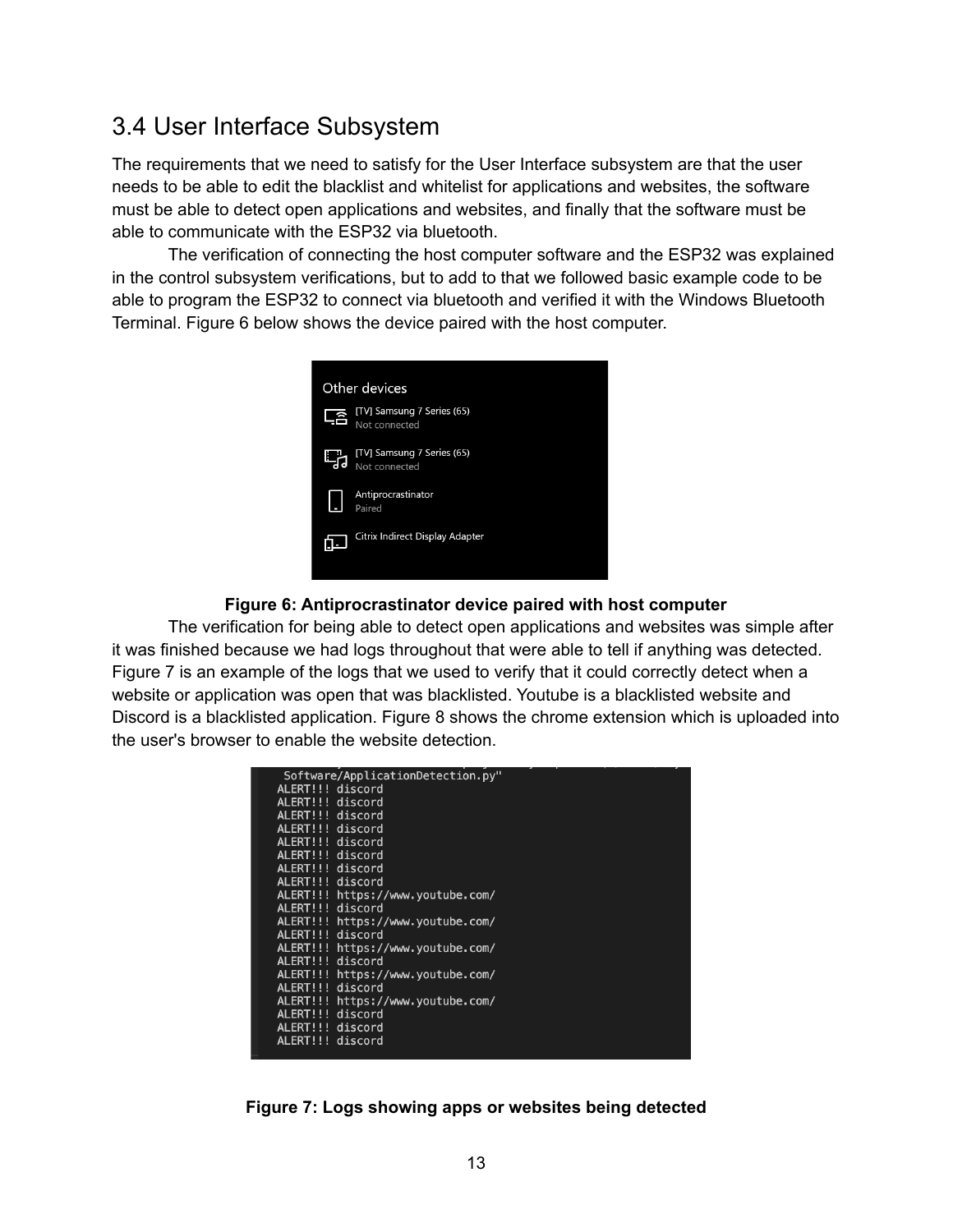

**Figure 8: The Chrome extension which can be turned on or off**

Finally we needed to verify that the user could easily add or remove websites and applications from the blacklist and whitelist. For this we implemented a GUI that would be intuitive to users as seen in figure 9. We verified that the GUI worked properly by adding and removing applications and websites while the device was on, there is no need to restart the device to apply changes to the lists due to how the GUI was coded, and verifying that we were printing the correct logs or in later stages of testing were producing the correct output of buzzing noise or not. The GUI explains itself, but to explain it anyways all you do is type the app name or website name into the bar and then choose from the dropdown menus what list you want to add it to, then simply hit the add button. To remove anything you just click the red remove button next to the name and it will update.



**Figure 9: The GUI to update lists**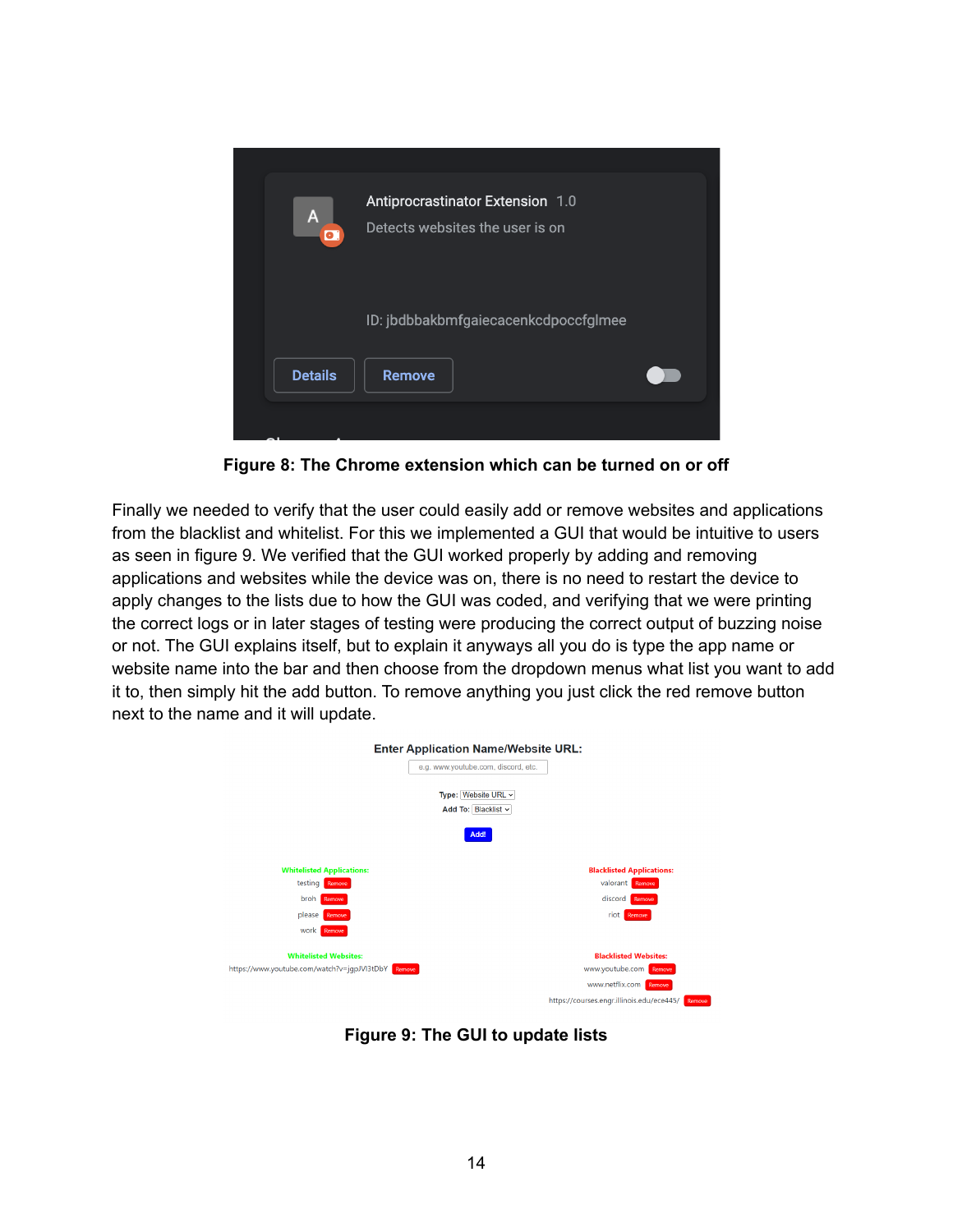# <span id="page-15-0"></span>4 Costs

### <span id="page-15-1"></span>4.1 Parts

| Part                                                                     | <b>Manufactur</b><br>er                      | <b>Units</b><br><b>Required</b> | <b>Retail</b><br>Cost<br>$$)$ (per | <b>Bulk Purchase</b><br>$Cost( $)$ (per<br>unit in orders of | <b>Actual</b><br>$Cost($ \$) |
|--------------------------------------------------------------------------|----------------------------------------------|---------------------------------|------------------------------------|--------------------------------------------------------------|------------------------------|
|                                                                          |                                              |                                 | unit)                              | 1,000 units)                                                 |                              |
| <b>LD1117V33 IC REG</b><br>LINEAR 3.3V 800MA<br>TO220AB [15]             | <b>STMicroelec</b><br>tronics                | 1                               | 0.84                               | 0.37030                                                      | 0.37030                      |
| 1051330001 CONN<br>RCPT USB2.0<br>MICRO B SMD [1]                        | <b>Molex</b>                                 | 1                               | 1.17                               | 0.70762                                                      | 0.70762                      |
| XZM2CYK54WA-8<br><b>LED YELLOW</b><br><b>CLEAR CHIP SMD</b><br>[21]      | SunLED                                       | 1                               | 0.57                               | 0.19180                                                      | 0.19180                      |
| XZDGK54W-8 LED<br><b>GREEN CLEAR</b><br>CHIP SMD [20]                    | SunLED                                       | 1                               | 0.67                               | 0.18508                                                      | 0.18508                      |
| MCP73831T-2ACI/O<br>T IC BATT CNTL<br><b>LI-ION 1CEL</b><br>SOT23-5 [17] | Microchip<br>Technology                      | 1                               | 0.76                               | 0.69                                                         | 0.69                         |
| UM3429S STEP UP<br>DC DC CONVERTER<br>$[18]$                             | Union<br>Semiconduc<br>tor $(HK)$<br>Limited | 1                               | 0.4175                             | 0.38                                                         | 0.38                         |
| 258 BATTERY<br>LITHIUM 3.7V 1.2AH<br>[3]                                 | Adafruit<br>Industries<br><b>LLC</b>         | 1                               | 9.95                               | 9.95                                                         | 9.95                         |
| GP2Y0A21YK0F<br><b>SENSOR OPTICAL</b><br>10-80CM ANALOG<br>$[13]$        | SHARP/Soc<br>le<br>Technology                | 1                               | 13.50                              | 6.63307                                                      | 6.63307                      |
| 1739 BUZZER<br>PIEZO 12V 30MM<br>FLANGE [2]                              | Adafruit<br>Industries<br><b>LLC</b>         | 1                               | 0.95                               | 0.95                                                         | 0.95                         |

#### **Table 1: Parts Cost**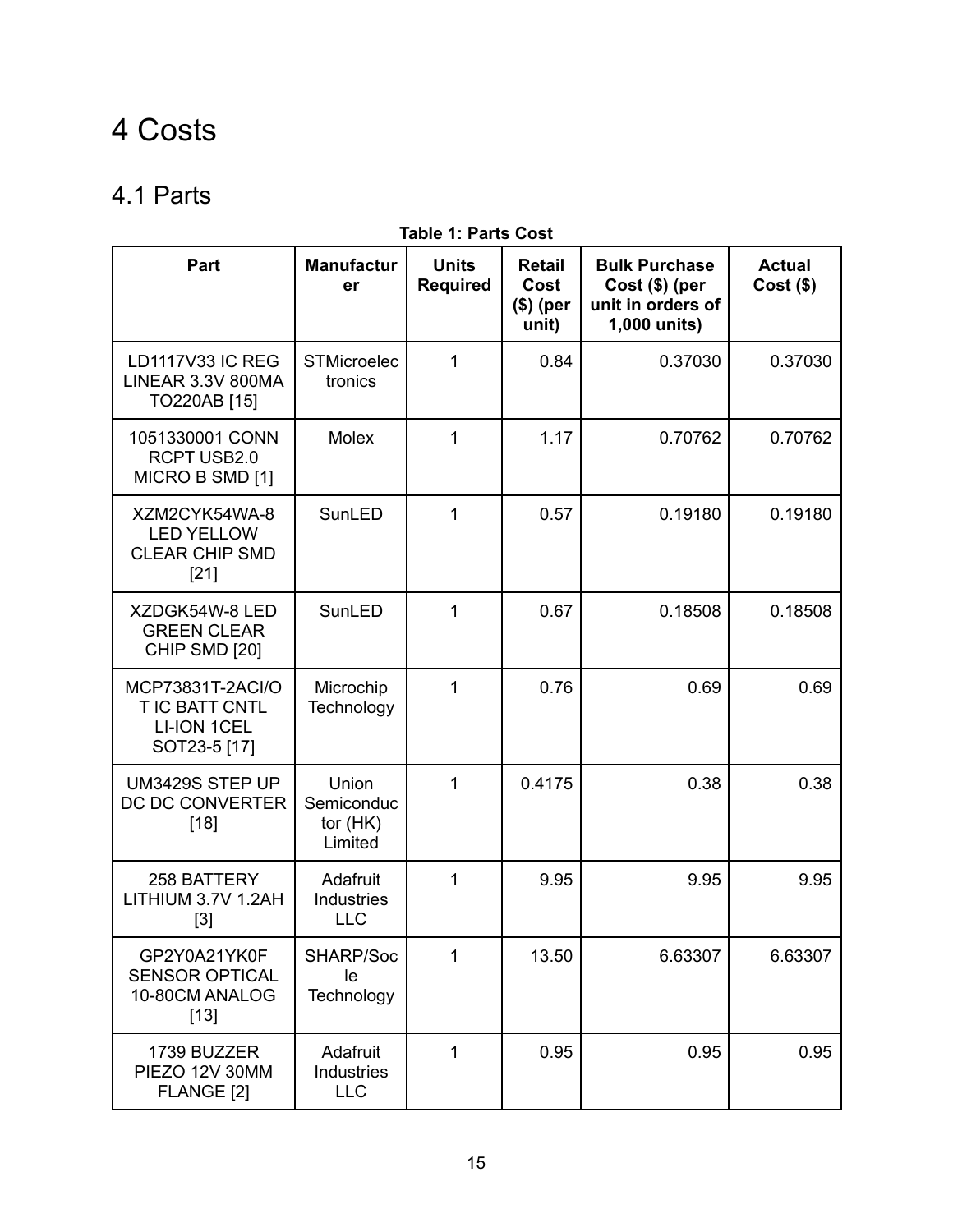| ANT11SEBQE<br><b>SWITCH TOGGLE</b><br><b>SPDT SOLDER</b><br><b>SEAL [5]</b> | <b>CIT Relay</b><br>and Switch            | 1                       | 1.69  | 1.12167 | 1.12167  |
|-----------------------------------------------------------------------------|-------------------------------------------|-------------------------|-------|---------|----------|
| ERJ-HP6F4700V<br><b>RES 470 OHM 1%</b><br>1/2W 0805 [8]                     | Panasonic<br>Electronic<br>Component<br>s | $\overline{2}$          | 0.40  | 0.05558 | 0.11116  |
| ERJ-HP6J222V RES<br>2.2K OHM 5% 1/2W<br>0805 [10]                           | Panasonic<br>Electronic<br>Component<br>s | 1                       | 0.27  | 0.03690 | 0.03690  |
| ERJ-P06J204V RES<br><b>SMD 200K OHM 5%</b><br>1/2W 0805 [11]                | Panasonic<br>Electronic<br>Component<br>s | 1                       | 0.13  | 0.01980 | 0.01980  |
| ERJ-6ENF1504V<br>RES SMD 1.5M OHM<br>1% 1/8W 0805 [9]                       | Panasonic<br>Electronic<br>Component<br>s | $\mathbf{1}$            | 0.10  | 0.01512 | 0.01512  |
| LQM21PN4R7MGHL<br>FIXED IND 4.7UH<br>1.2A 275MOHM SMD<br>$[16]$             | Murata<br>Electronics                     | 1                       | 0.29  | 0.11684 | 0.11684  |
| C2012X7R1A106K12<br>5AE CAP CER 10UF<br>10V X7R 0805 [6]                    | <b>TDK</b><br>Corporation                 | $\overline{\mathbf{4}}$ | 0.44  | 0.11495 | 0.4598   |
| ESP32-DEVKITC-32<br><b>U EVAL BOARD FOR</b><br>ESP-WROOM-32<br>$[12]$       | Espressif<br>Systems                      | 1                       | 10.00 | 10.00   | 10.00    |
| <b>Total Cost:</b>                                                          |                                           |                         |       |         | 31.93916 |

### <span id="page-16-0"></span>4.2 Labor

We are basing our analysis on the formula: (\$/hour) x 2.5 x (hours to complete). Using a conservative estimate of \$25 per hour and about 80 hours to complete, each team member would cost \$5,000. And since we have a total of 3 team members, the total cost for labor is \$15,000.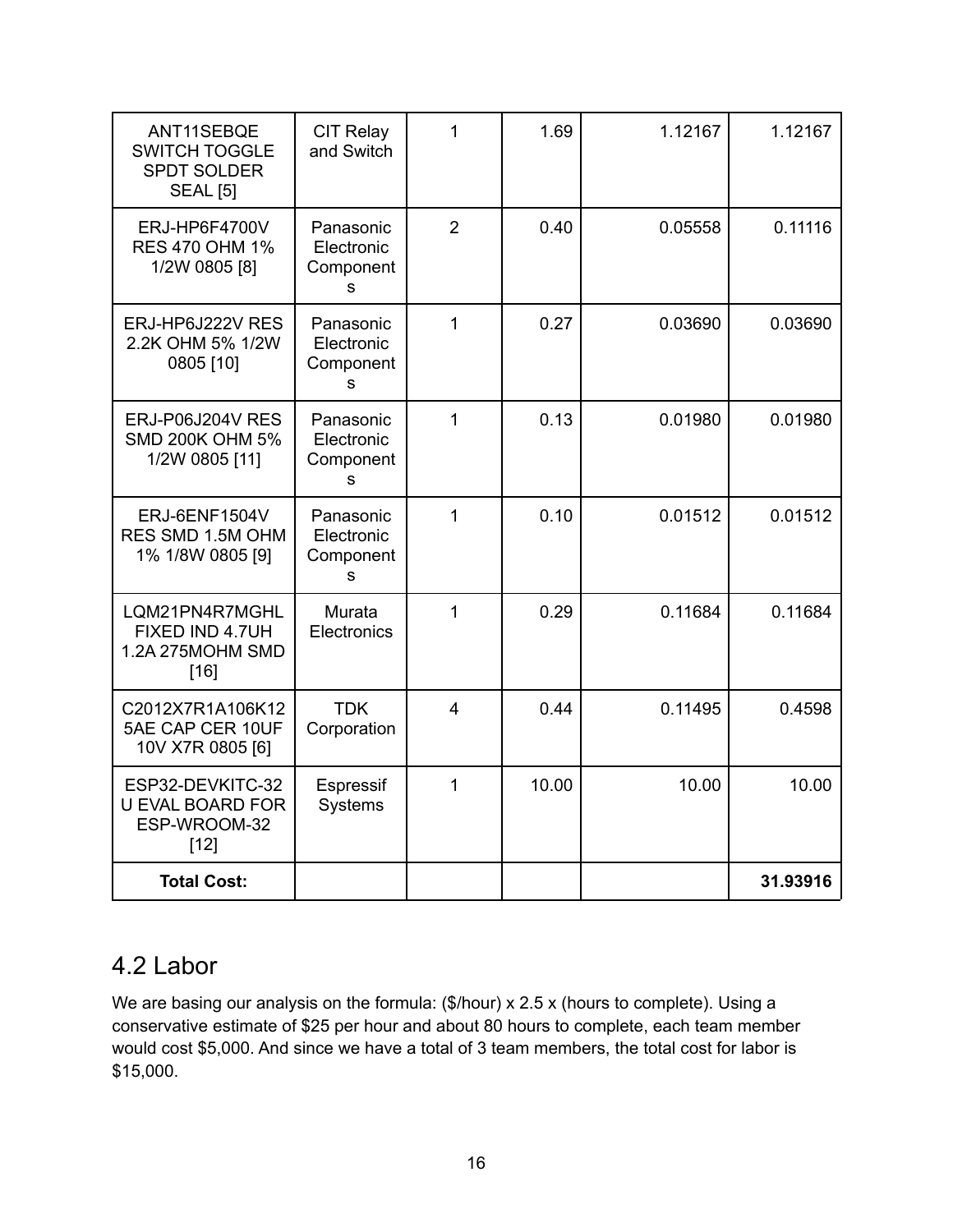### <span id="page-17-0"></span>4.3 Grand Total

Total cost including parts and labor per 1,000 units is \$46,939.16.

### <span id="page-17-1"></span>4.4 Schedule

<span id="page-17-2"></span>Week 1

- **All Team Members:** Finished design document
- **Kyle and Brandon:** Completed rough draft of PCB design and parts layout
- **Taylor:** Started high-level software design

<span id="page-17-3"></span>Week 2

- **Kyle and Brandon:** Started and finished rough draft of PCB design in CAD
- **Kyle:** Ordered all parts
- **Taylor:** Started creating software for Windows and Chrome extension

<span id="page-17-4"></span>Week 3

- **Kyle and Brandon:** Finalized PCB CAD design and ordered PCB
- **Taylor:** Continued working on software functionality for Windows and Chrome extension software
- **All Team Members:** Started breadboard prototyping the device

<span id="page-17-5"></span>Week 4

- **All Team Members:** Continued working on software functionality for Windows and Chrome extension software
- **All Team Members:** Tested basic functionality of all parts
- **All Team Members:** Soldered parts to PCB

<span id="page-17-6"></span>Week 5

- **All Team Members:** Finished software functionality for Windows and Chrome extension software
- **All Team Members:** Tested Bluetooth functionality and pairing with host device

<span id="page-17-7"></span>Week 6

- **Kyle:** Started designing and creating software GUI
- **All Team Members:** Tested Bluetooth signal reception from device and microcontroller response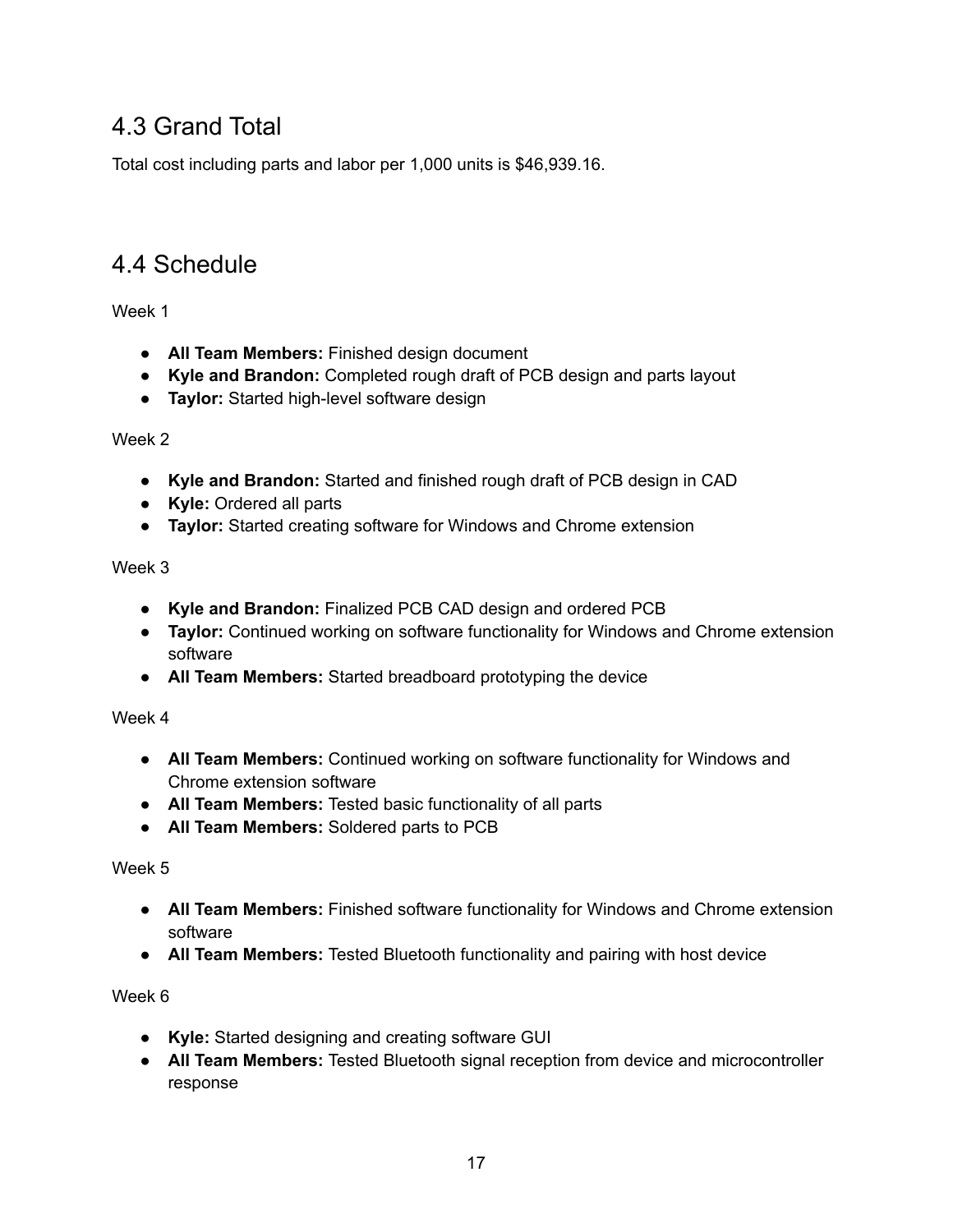<span id="page-18-0"></span>Week 7

- **Kyle:** Finished software GUI
- **All Team Members:** Began testing device functionality

<span id="page-18-1"></span>Week 8

- **All Team Members:** Finished testing device functionality
- **All Team Members:** Finalized software and the device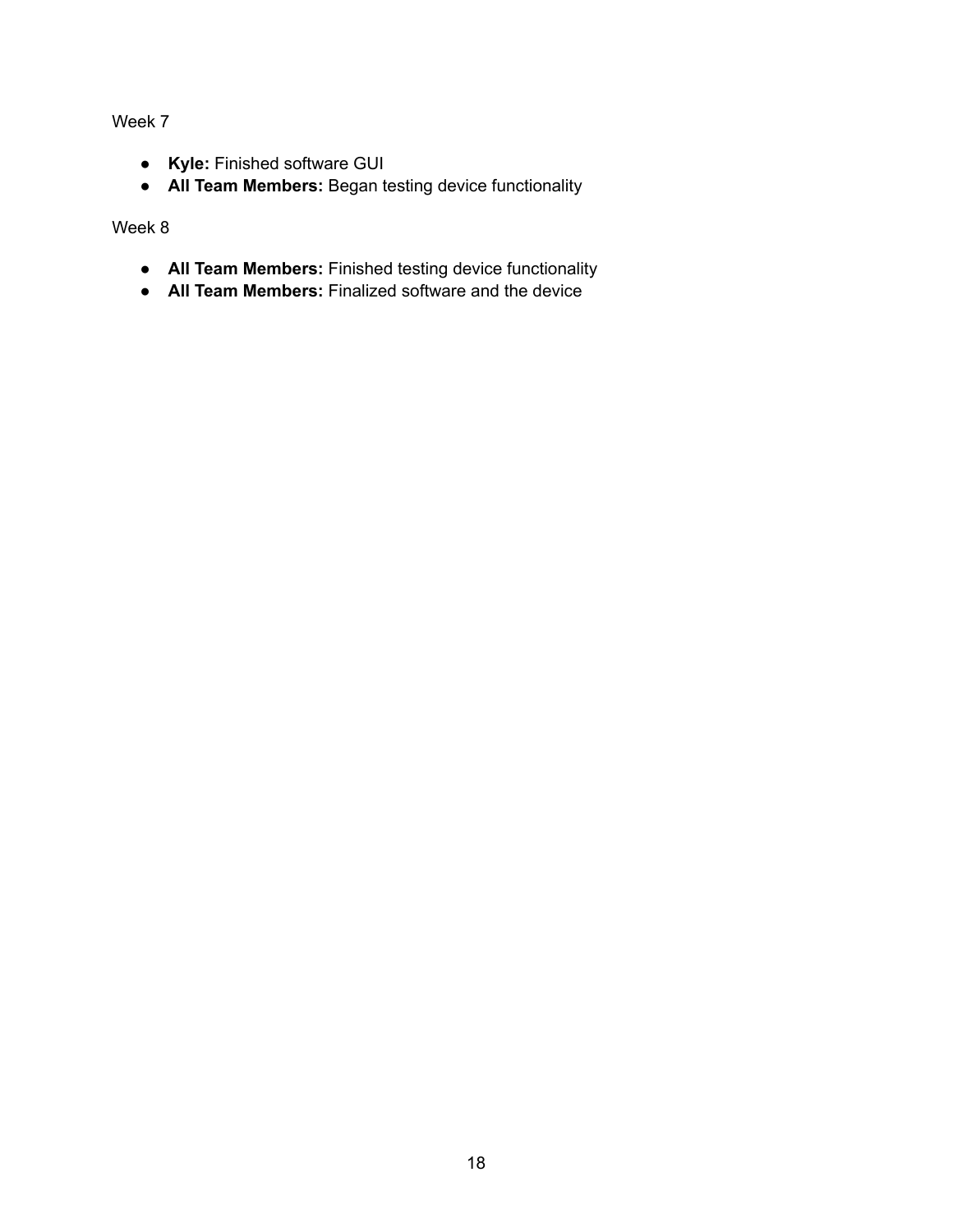# <span id="page-19-0"></span>5 Conclusion

## <span id="page-19-1"></span>5.1 Accomplishments

The feat we were most proud of was being able to get the basic functionality of our project working before the deadline of our final demo, being able to successfully connect to a laptop/ PC via bluetooth, detect websites and applications, and buzzing when the user opens up blacklisted items or is away from the computer. Being able to turn in a complete product despite all the delays we encountered was a relief to us. We can attribute this success to the diligent work we put into testing and finalizing the software side of our project while parts were delayed. The ease of mind knowing that our website and application detection was working as intended allowed us to put all our focus into working on incorporating the hardware side of the project into it as soon as possible. As everyone in our team is software focused computer engineering majors, we were also glad that the circuit schematic we made worked as intended despite the little knowledge of CAD designing PCBs we all had coming into this project.

## <span id="page-19-2"></span>5.2 Uncertainties

A few issues that arose throughout this development process mainly came in the form of hardware difficulties. The first problem that was brought to our attention after numerous feedback was the complexity of our design. Originally, we had planned to use a bluetooth module called an HC-05 to establish our bluetooth connection and a standard charging circuit off the market. Luckily, since our project was still in its early stages, we were able to redesign our PCB to what it is currently, increasing the complexity by coding the serial bluetooth connection ourselves with the ESP32 and designing our own charging circuit on the PCB. As expressed above, our inexperience when it came to designing schematics led to many redesigns of our PCB, which caused a significant delay to actually soldering the parts we ordered and testing the analog devices. It got to the point where we had ordered a third PCB out of pocket only to get delayed further as we were sent someone else's PCB. The one function we had to scrap due to time constraints was a snooze button that would stop the buzzer if the user chose to press it. We had difficulty with the debounce circuit being always logic level high, so we were forced to focus on making sure the main features were working properly instead. While we were checking our circuit with a multimeter, we also found that our boost converter outputted 6V instead of the intended 5V. This worried us as it could have affected other components such as our IR sensor; while the values the IR sensor outputted were sometimes inconsistent (Spiking in the 2000s while no object was in front of it) we were able to adjust the thresholds so that the overall function was working as intended at the cost of its sensitivity forcing users to stand rather close to the sensor in order to be detected.

## <span id="page-19-3"></span>5.3 Ethical Considerations

In the interest of following principle 1.2 of the ACM Code of Ethics, we will ensure that the possibility of being injured or harmed by our project is minimal by selecting a piezo buzzer with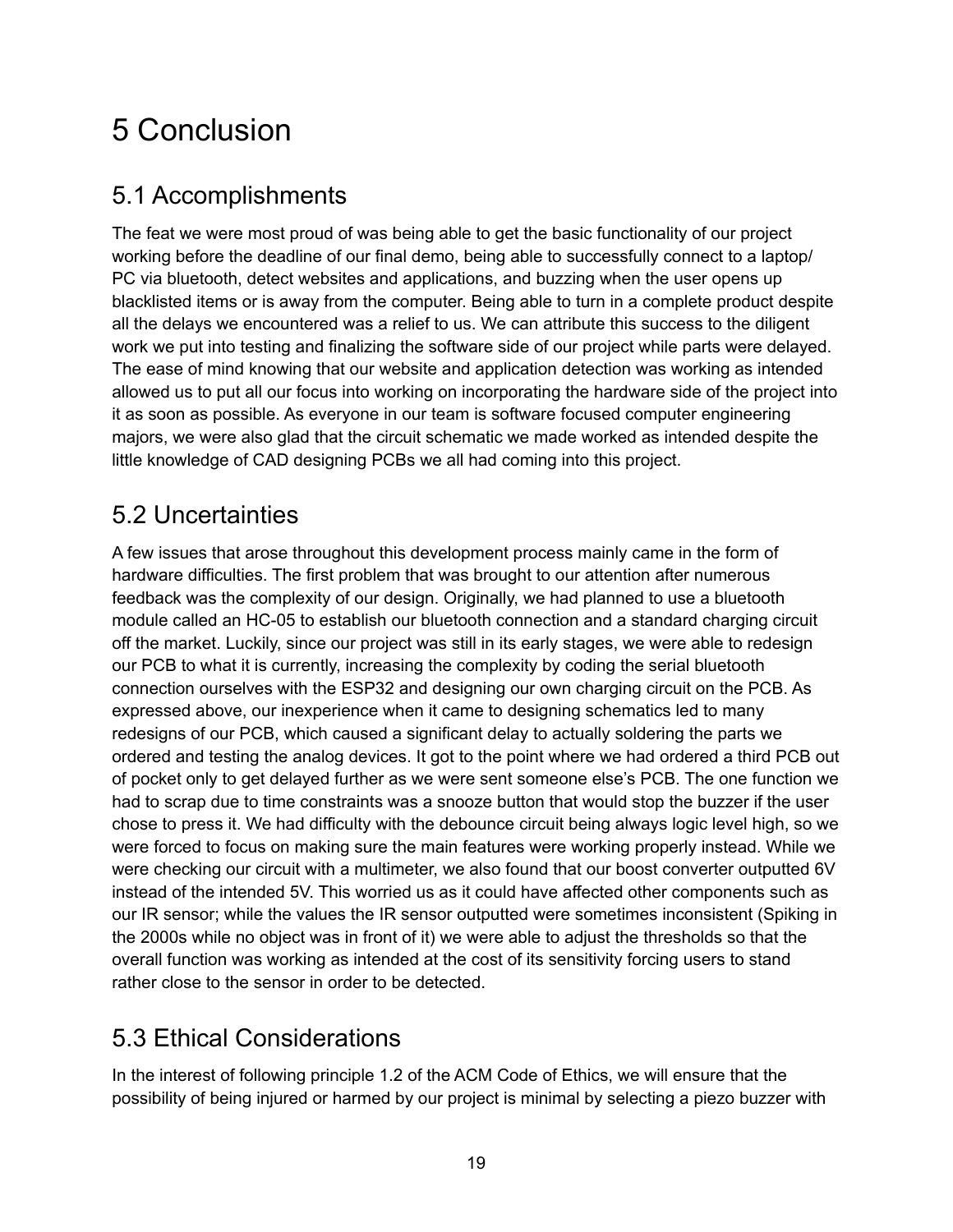a low decibel range that match our requirements of being 40-60 dB as to not harm the ears of our users [19]. We hope to respect privacy and honor confidentiality of our users as stated in principles 1.6 and 1.7 by having users input the desired websites and programs to blacklist rather than automatically collecting data on the users browsing habits and having the device decide [4]. We will act in accordance with principle 2.9 by thoroughly testing and updating the functions of our device to make sure it works as intended, focusing on specifically making sure that the device is able to detect user-inputted websites and programs, and emitting a safe level of noise when doing so. In the same vein, we will ensure that this data remains secure so that there are no potential leaks of information of any kind. In order to follow the guidelines of the IEEE Code of Ethics, we will keep the safety, health, and welfare of the public as a top priority when designing our project [14]. Our project involves a lot of potentially dangerous electrical components. Should any of these components prove to endanger a user in any way, we will make revisions to our design in order to remove the threat. However, since we are dealing with very low voltages (3.7v), our project is not as dangerous as other projects dealing with higher voltages. But since we are dealing with lithium-ion batteries, we will link a University lab safety document to mitigate any possible issues with batteries [7]. A few potential issues that we noticed now that our project is complete was that certain components on our PCB would spike in temperature while the device was turned on. This could result in a malfunction later on in its lifespan and could cause a hazard in conjunction with our charging circuit and battery, so we will work towards modifying our design and thoroughly testing it so that this does not happen.

### <span id="page-20-0"></span>5.4 Future Work

A few features we planned implementing but weren't able to due to difficulties came up in the form of not being able to add a snooze button when the buzzer goes off. Continuing this project would most likely start with making sure that gets added next. Some other considerations we planned on incorporating into our design were being able to allow the user to adjust the volume of the buzzer, how long the intervals are between buzzing and waiting, and being able to adjust the IR sensor threshold. All three of these features work towards the client's ease of use by giving them control over their overall experience, making it so that users want to participate and engage with our project rather than despising it. As mentioned in the ethical considerations, we would also like to improve our design on a hardware level by modifying our PCB to ensure safety as well potentially designing a custom enclosure for our device to further increase the ease of use and aesthetics.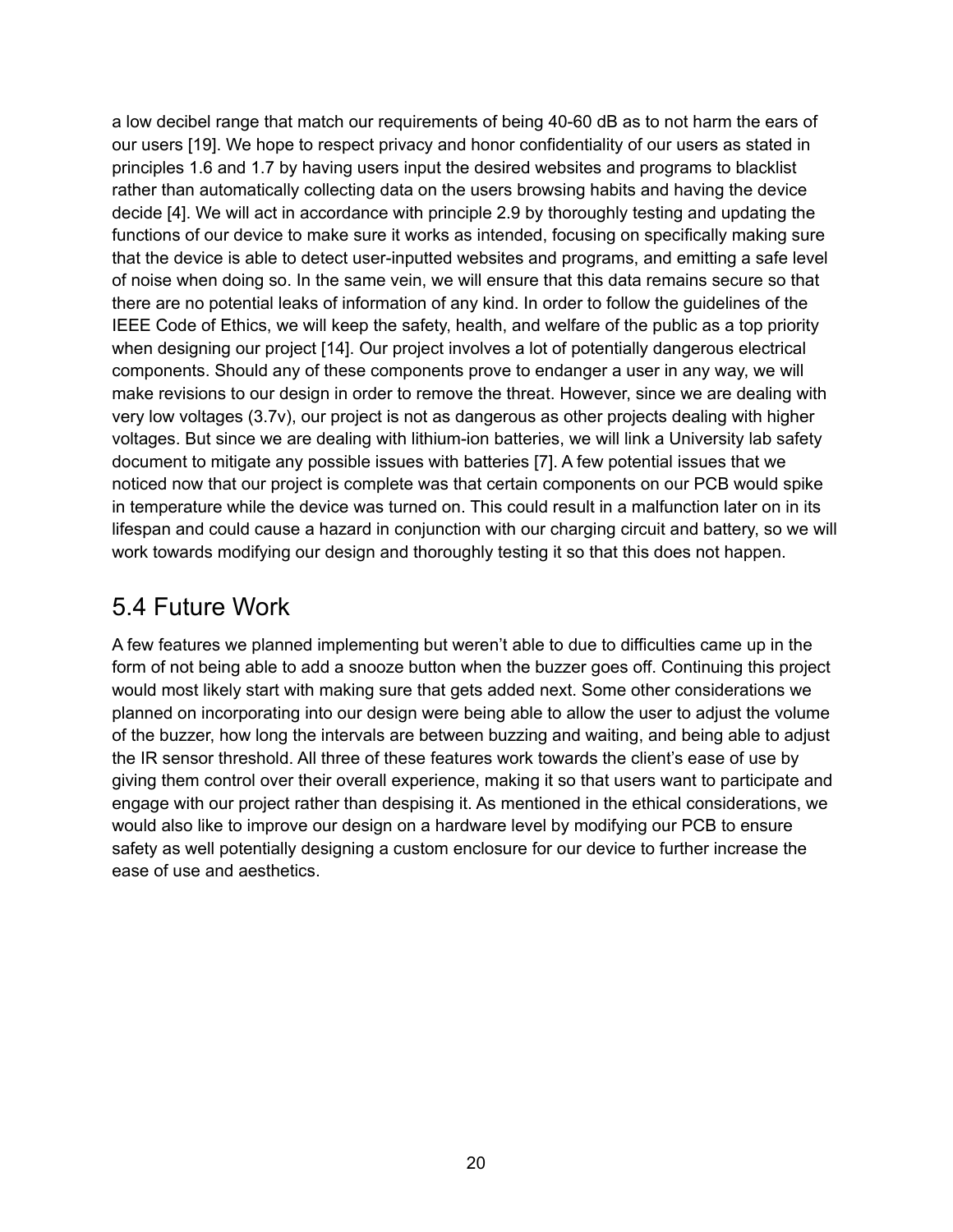# <span id="page-21-0"></span>References

[1] "1051330001," *DigiKey*. [Online]. Available:

[https://www.digikey.com/en/products/detail/molex/1051330001/3313407?s=N4IgTCBcDaIIwAYC](https://www.digikey.com/en/products/detail/molex/1051330001/3313407?s=N4IgTCBcDaIIwAYCscDMqGbiAugXyA) [scDMqGbiAugXyA](https://www.digikey.com/en/products/detail/molex/1051330001/3313407?s=N4IgTCBcDaIIwAYCscDMqGbiAugXyA). [Accessed: 04-May-2022].

[2] "1739," *DigiKey*. [Online]. Available:

[https://www.digikey.com/en/products/detail/adafruit-industries-llc/1739/5824413?s=N4IgjCBcoL](https://www.digikey.com/en/products/detail/molex/1051330001/3313407?s=N4IgTCBcDaIIwAYCscDMqGbiAugXyA) [QdIDGUBmBDANgZwKYBoQB7KAbXAFYAmADhAF0BfAmSqUZSAFwCcBXfIqRDl6DJiFaQyA](https://www.digikey.com/en/products/detail/molex/1051330001/3313407?s=N4IgTCBcDaIIwAYCscDMqGbiAugXyA) [BwCWOAF6EABACNeChTm6igA.](https://www.digikey.com/en/products/detail/molex/1051330001/3313407?s=N4IgTCBcDaIIwAYCscDMqGbiAugXyA) [Accessed: 04-May-2022].

[3] "258," *DigiKey*. [Online]. Available:

[https://www.digikey.com/en/products/detail/adafruit-industries-llc/258/5054544](https://www.digikey.com/en/products/detail/molex/1051330001/3313407?s=N4IgTCBcDaIIwAYCscDMqGbiAugXyA). [Accessed: 04-May-2022].

[4] "ACM Code of Ethics Booklet - Association for Computing Machinery." [Online]. Available: [https://www.acm.org/binaries/content/assets/about/acm-code-of-ethics-booklet.pdf.](https://www.acm.org/binaries/content/assets/about/acm-code-of-ethics-booklet.pdf) [Accessed: 04-May-2022].

[5] "ANT11SEBQE," *DigiKey*. [Online]. Available: <https://www.digikey.com/en/products/detail/cit-relay-and-switch/ANT11SEBQE/12503360>. [Accessed: 04-May-2022].

[6] "C2012X7R1A106K125AE," *DigiKey*. [Online]. Available: <https://www.digikey.com/en/products/detail/tdk-corporation/C2012X7R1A106K125AE/5809181>. [Accessed: 04-May-2022].

[7] "Division of Research Safety," *Illinois*. [Online]. Available: <https://drs.illinois.edu/Page/SafetyLibrary/BatterySafety>. [Accessed: 04-May-2022].

[8] "ERJ-HP6F4700V," DigiKey. [Online]. Available:

[https://www.digikey.com/en/products/detail/panasonic-electronic-components/ERJ-HP6F4700V/](https://www.digikey.com/en/products/detail/panasonic-electronic-components/ERJ-HP6F4700V/13878173) [13878173.](https://www.digikey.com/en/products/detail/panasonic-electronic-components/ERJ-HP6F4700V/13878173) [Accessed: 04-May-2022].

[9] "ERJ-6ENF1504V," *DigiKey*. [Online]. Available:

[https://www.digikey.com/en/products/detail/panasonic-electronic-components/ERJ-6ENF1504V/](https://www.digikey.com/en/products/detail/panasonic-electronic-components/ERJ-6ENF1504V/282713) [282713.](https://www.digikey.com/en/products/detail/panasonic-electronic-components/ERJ-6ENF1504V/282713) [Accessed: 04-May-2022].

[10] "ERJ-HP6J222V," *DigiKey*. [Online]. Available: [https://www.digikey.com/en/products/detail/panasonic-electronic-components/ERJ-HP6J222V/1](https://www.digikey.com/en/products/detail/panasonic-electronic-components/ERJ-HP6J222V/13877635) [3877635.](https://www.digikey.com/en/products/detail/panasonic-electronic-components/ERJ-HP6J222V/13877635) [Accessed: 04-May-2022].

[11] "ERJ-P06J204V," *DigiKey*. [Online]. Available: [https://www.digikey.com/en/products/detail/panasonic-electronic-components/ERJ-P06J204V/52](https://www.digikey.com/en/products/detail/panasonic-electronic-components/ERJ-P06J204V/525235) [5235](https://www.digikey.com/en/products/detail/panasonic-electronic-components/ERJ-P06J204V/525235). [Accessed: 04-May-2022].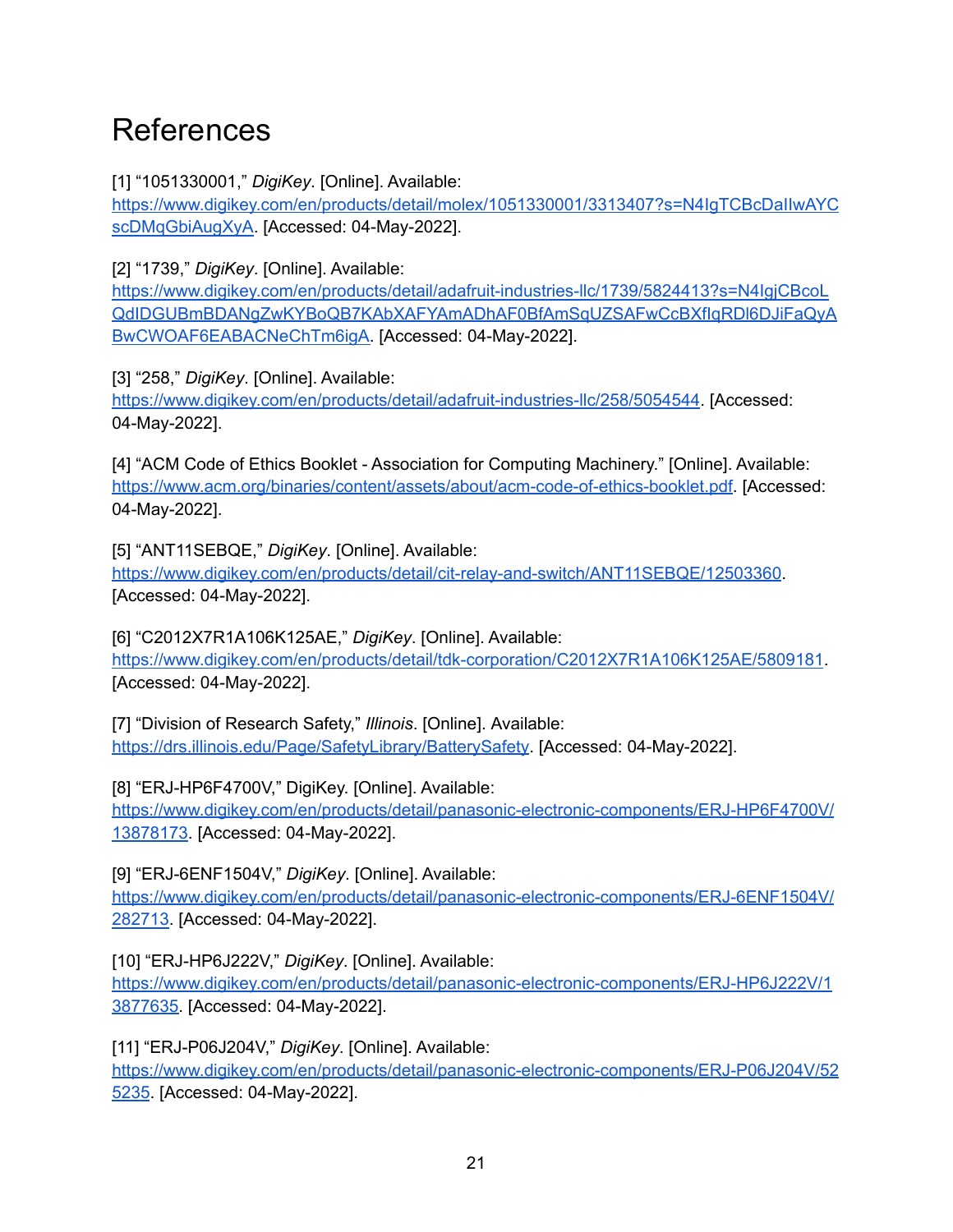[12] "ESP32-DEVKITC-32U," *DigiKey*. [Online]. Available:

[https://www.digikey.com/en/products/detail/espressif-systems/ESP32-DEVKITC-32U/9357002.](https://www.digikey.com/en/products/detail/espressif-systems/ESP32-DEVKITC-32U/9357002) [Accessed: 04-May-2022].

[13] "GP2Y0A21YK0F," *DigiKey*. [Online]. Available:

<https://www.digikey.com/en/products/detail/sharp-socle-technology/GP2Y0A21YK0F/720159>. [Accessed: 04-May-2022].

[14] "IEEE code of Ethics," *IEEE*. [Online]. Available: <https://www.ieee.org/about/corporate/governance/p7-8.html>. [Accessed: 04-May-2022].

[15] "LD1117V33," *DigiKey*. [Online]. Available: [https://www.digikey.com/en/products/detail/stmicroelectronics/LD1117V33/586012.](https://www.digikey.com/en/products/detail/stmicroelectronics/LD1117V33/586012) [Accessed: 04-May-2022].

[16] "LQM21PN4R7MGHL," *DigiKey*. [Online]. Available:

[https://www.digikey.com/en/products/detail/murata-electronics/LQM21PN4R7MGHL/7595494?s](https://www.digikey.com/en/products/detail/murata-electronics/LQM21PN4R7MGHL/7595494?s=N4IgjCBcpgbFoDGUBmBDANgZwKYBoQB7KAbRAGYBOcgJkpAF0CAHAFyhAGVWAnASwB2AcxABfAjQAMADgDsCEMkjps%2BIqRAAWAHSyABAFaAEoxbtIIAKoC%2BrAPIoAsjjRYArjxxiJM6QqUquATEkGRg2jR6AIKmIGwc1rYOzq4eXqLiIDQaggAmboishDyMokA) [=N4IgjCBcpgbFoDGUBmBDANgZwKYBoQB7KAbRAGYBOcgJkpAF0CAHAFyhAGVWAnASw](https://www.digikey.com/en/products/detail/murata-electronics/LQM21PN4R7MGHL/7595494?s=N4IgjCBcpgbFoDGUBmBDANgZwKYBoQB7KAbRAGYBOcgJkpAF0CAHAFyhAGVWAnASwB2AcxABfAjQAMADgDsCEMkjps%2BIqRAAWAHSyABAFaAEoxbtIIAKoC%2BrAPIoAsjjRYArjxxiJM6QqUquATEkGRg2jR6AIKmIGwc1rYOzq4eXqLiIDQaggAmboishDyMokA) [B2AcxABfAjQAMADgDsCEMkjps%2BIqRAAWAHSyABAFaAEoxbtIIAKoC%2BrAPIoAsjjRYArjxx](https://www.digikey.com/en/products/detail/murata-electronics/LQM21PN4R7MGHL/7595494?s=N4IgjCBcpgbFoDGUBmBDANgZwKYBoQB7KAbRAGYBOcgJkpAF0CAHAFyhAGVWAnASwB2AcxABfAjQAMADgDsCEMkjps%2BIqRAAWAHSyABAFaAEoxbtIIAKoC%2BrAPIoAsjjRYArjxxiJM6QqUquATEkGRg2jR6AIKmIGwc1rYOzq4eXqLiIDQaggAmboishDyMokA) [iJM6QqUquATEkGRg2jR6AIKmIGwc1rYOzq4eXqLiIDQaggAmboishDyMokA.](https://www.digikey.com/en/products/detail/murata-electronics/LQM21PN4R7MGHL/7595494?s=N4IgjCBcpgbFoDGUBmBDANgZwKYBoQB7KAbRAGYBOcgJkpAF0CAHAFyhAGVWAnASwB2AcxABfAjQAMADgDsCEMkjps%2BIqRAAWAHSyABAFaAEoxbtIIAKoC%2BrAPIoAsjjRYArjxxiJM6QqUquATEkGRg2jR6AIKmIGwc1rYOzq4eXqLiIDQaggAmboishDyMokA) [Accessed: 04-May-2022].

[17] "MCP73831T-2ACI/OT," *DigiKey*. [Online]. Available: <https://www.digikey.com/en/products/detail/microchip-technology/MCP73831T-2ACI-OT/964301>. [Accessed: 04-May-2022].

[18] "Um3429s," *UM3429S Union Semiconductor (HK) Limited | Integrated Circuits (ICs) | DigiKey Marketplace*. [Online]. Available:

<https://www.digikey.com/en/products/detail/union-semiconductor-hk-limited/UM3429S/13926054> . [Accessed: 04-May-2022].

[19] "What noises cause hearing loss?," *Centers for Disease Control and Prevention*, 07-Oct-2019. [Online]. Available:

[https://www.cdc.gov/nceh/hearing\\_loss/what\\_noises\\_cause\\_hearing\\_loss.html#:~:text=Commo](https://www.cdc.gov/nceh/hearing_loss/what_noises_cause_hearing_loss.html#:~:text=Common%20Sources%20of%20Noise%20and%20Decibel%20Levels&text=A%20whisper%20is%20about%2030,immediate%20harm%20to%20your%20ears) [n%20Sources%20of%20Noise%20and%20Decibel%20Levels&text=A%20whisper%20is%20ab](https://www.cdc.gov/nceh/hearing_loss/what_noises_cause_hearing_loss.html#:~:text=Common%20Sources%20of%20Noise%20and%20Decibel%20Levels&text=A%20whisper%20is%20about%2030,immediate%20harm%20to%20your%20ears) [out%2030,immediate%20harm%20to%20your%20ears](https://www.cdc.gov/nceh/hearing_loss/what_noises_cause_hearing_loss.html#:~:text=Common%20Sources%20of%20Noise%20and%20Decibel%20Levels&text=A%20whisper%20is%20about%2030,immediate%20harm%20to%20your%20ears). [Accessed: 04-May-2022].

[20] "XZDGK54W-8," *DigiKey*. [Online]. Available:

[https://www.digikey.com/en/products/detail/sunled/XZDGK54W-8/8259042.](https://www.digikey.com/en/products/detail/sunled/XZDGK54W-8/8259042) [Accessed: 04-May-2022].

[21] "XZM2CYK54WA-8," *DigiKey*. [Online]. Available: <https://www.digikey.com/en/products/detail/sunled/XZM2CYK54WA-8/8571167>. [Accessed: 04-May-2022].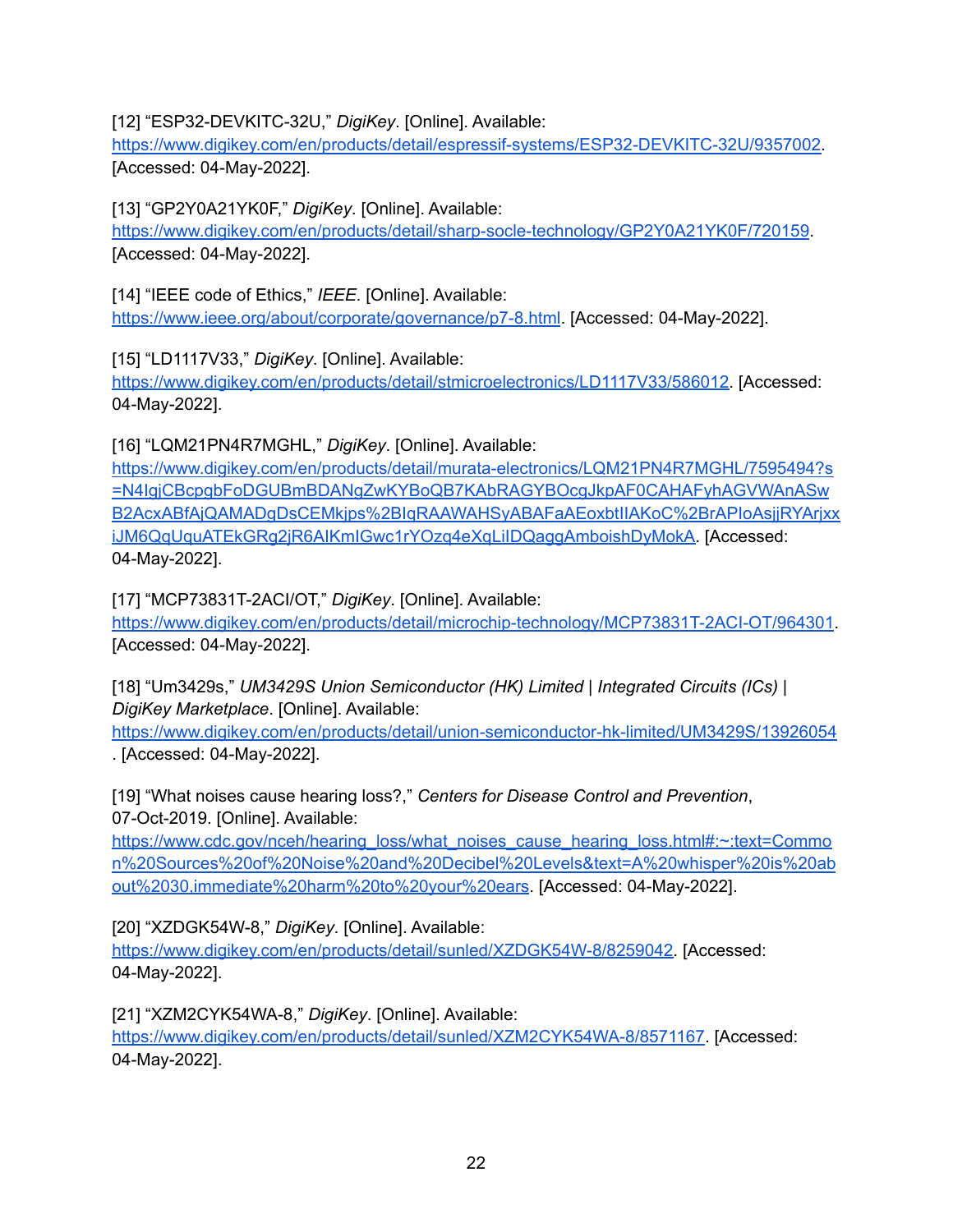[22] "Battery life calculation formula," *Electrical 4 You* [Online]. Available: <https://www.electrical4u.net/calculator/battery-life-calculator-formula-example-formula/>. [Accessed: 30-March-2022].

[23] "Calculating electric power," *All about circuits* [Online]. Available: <https://www.allaboutcircuits.com/textbook/direct-current/chpt-2/calculating-electric-power/> . [Accessed: 04-May-2022].

[24] "Power and thermal dissipation," *Sparkfun* [Online]. Available: <https://www.sparkfun.com/tutorials/217> . [Accessed: 04-May-2022].

[25] "Boost converter efficiency," *Maxim Integrated* [Online]. Available: <https://www.maximintegrated.com/en/design/technical-documents/app-notes/1/110.html> [Accessed: 04-May-2022].

# <span id="page-23-0"></span>Appendix A Requirement and Verification Tables

Power Subsystem

| <b>Requirements</b>                                                                                                                      | <b>Verification</b>                                                                                                                                                                                                                                                   |
|------------------------------------------------------------------------------------------------------------------------------------------|-----------------------------------------------------------------------------------------------------------------------------------------------------------------------------------------------------------------------------------------------------------------------|
| The Power Subsystem must be able to<br>supply 3.7V from the battery once it has been<br>charged.                                         | Use an oscilloscope to determine voltage<br>across battery                                                                                                                                                                                                            |
| The Power Subsystem must be able to<br>supply at least 3.3V to power ESP-32.                                                             | 1A. Connect battery to 3.3 voltage regulator<br>input.<br>1B. Connect 3.3V regulator output to ESP-32<br>input.<br>2A. Use an oscilloscope to determine voltage<br>between regulator and ESP-32. If the red light<br>comes on on the ESP-32 it is receiving<br>power. |
| The Power Subsystem must be able to<br>supply at minimum 4V and at maximum 7V to<br>power the IR Sensor. Ideally should be<br>around 5V. | 1A. Connect battery to 5V boost converter<br>input.<br>1B. Connect boost converter output to IR<br>Sensor input.<br>2A. Use an oscilloscope to determine voltage                                                                                                      |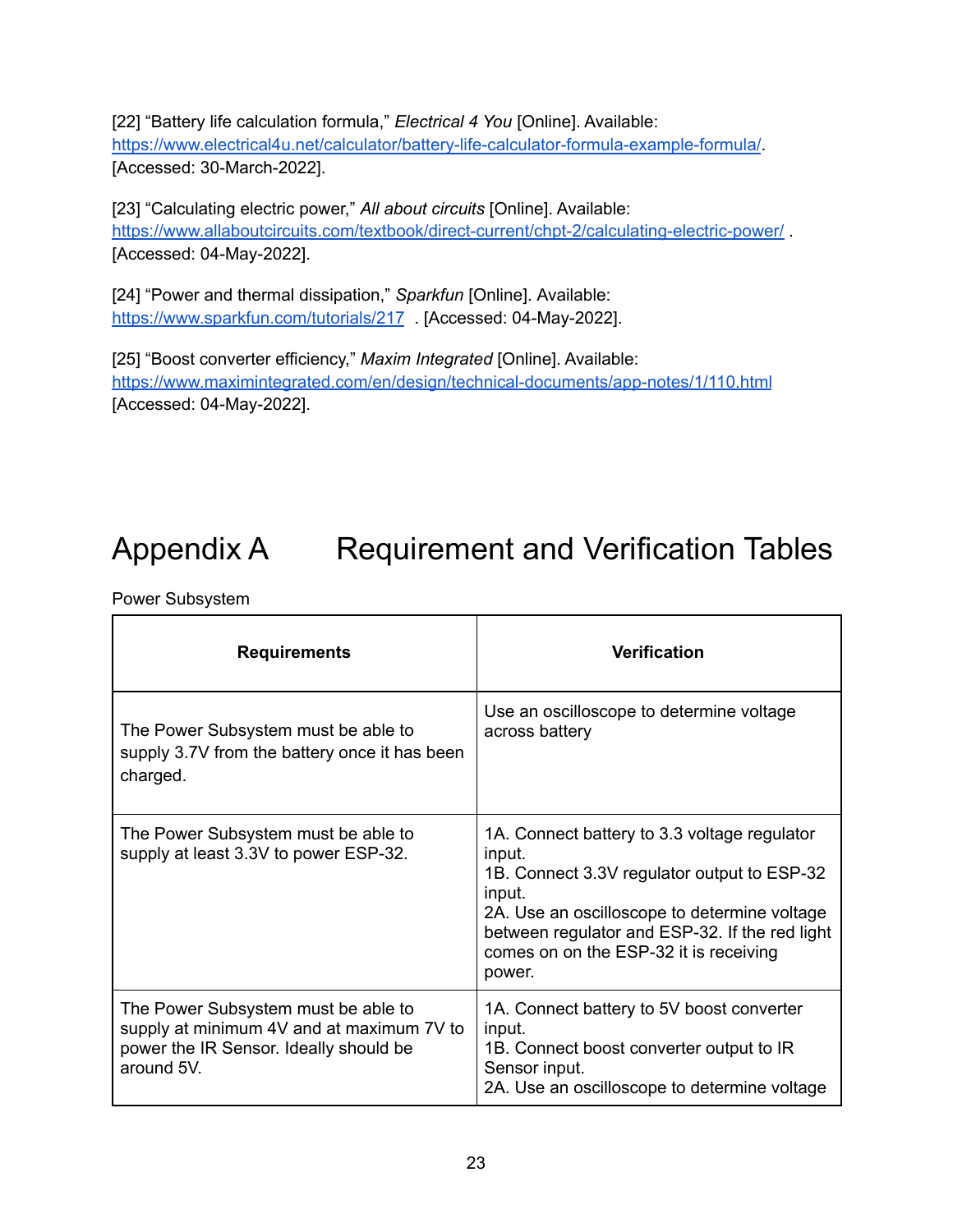|                                                                                                            | between boost converter and IR Sensor.                                                                                                                                                                                                                                                                              |
|------------------------------------------------------------------------------------------------------------|---------------------------------------------------------------------------------------------------------------------------------------------------------------------------------------------------------------------------------------------------------------------------------------------------------------------|
| The Power Subsystem must be able to<br>supply power to the device for at least 6<br>hours on a full charge | 1A. Charge the device battery fully using<br>microUSB, 1B. Connect device to host<br>computer and use normally, visiting at least<br>one blacklisted site an hour. 1C. Determine<br>what time the battery stops being sufficient to<br>power the system by monitoring when the<br>device does not continue working. |

### Control Subsystem

| <b>Requirements</b>                                                                                                                                             | <b>Verification</b>                                                                                                                                                                                                                                                                      |
|-----------------------------------------------------------------------------------------------------------------------------------------------------------------|------------------------------------------------------------------------------------------------------------------------------------------------------------------------------------------------------------------------------------------------------------------------------------------|
| The Control Subsystem must be able to<br>receive a bluetooth signal sent from a host<br>computer to the bluetooth module                                        | Connect bluetooth module to correct power<br>and connect with computer. Send training<br>data through bluetooth and verify at the<br>bluetooth module data pin that data was<br>received using a microcontroller program to<br>display output.                                           |
| ESP32 must be able to interpret the signal<br>received by the Bluetooth module to turn<br>on/off output                                                         | Connect bluetooth module to correct power<br>and connect with computer. Write<br>microcontroller code that uses data sent by<br>the host computer through bluetooth to turn<br>on and off an LED.                                                                                        |
| ESP32 must be able to control how long it<br>sends a square wave to the buzzer such that<br>it turns on and off in 3 minute intervals                           | After coding the behavior, open a banned<br>application. As soon as the buzzer starts<br>buzzing, time the duration of the sound. After<br>it stops, time the duration up until it starts<br>buzzing again. Compare the times to see if<br>they are within $\pm$ 5 seconds of 3 minutes. |
| IR sensors must be able to give distinct<br>voltages for something being about 6 inches<br>from it and for nothing being in front of it for at<br>least 2 feet. | After the IR sensor has adequate power, read<br>the voltage at the output pin and verify that it<br>is distinct for the IR sensor with a person<br>standing 6 inches from it and nothing being in<br>front of it.                                                                        |

Output Subsystem